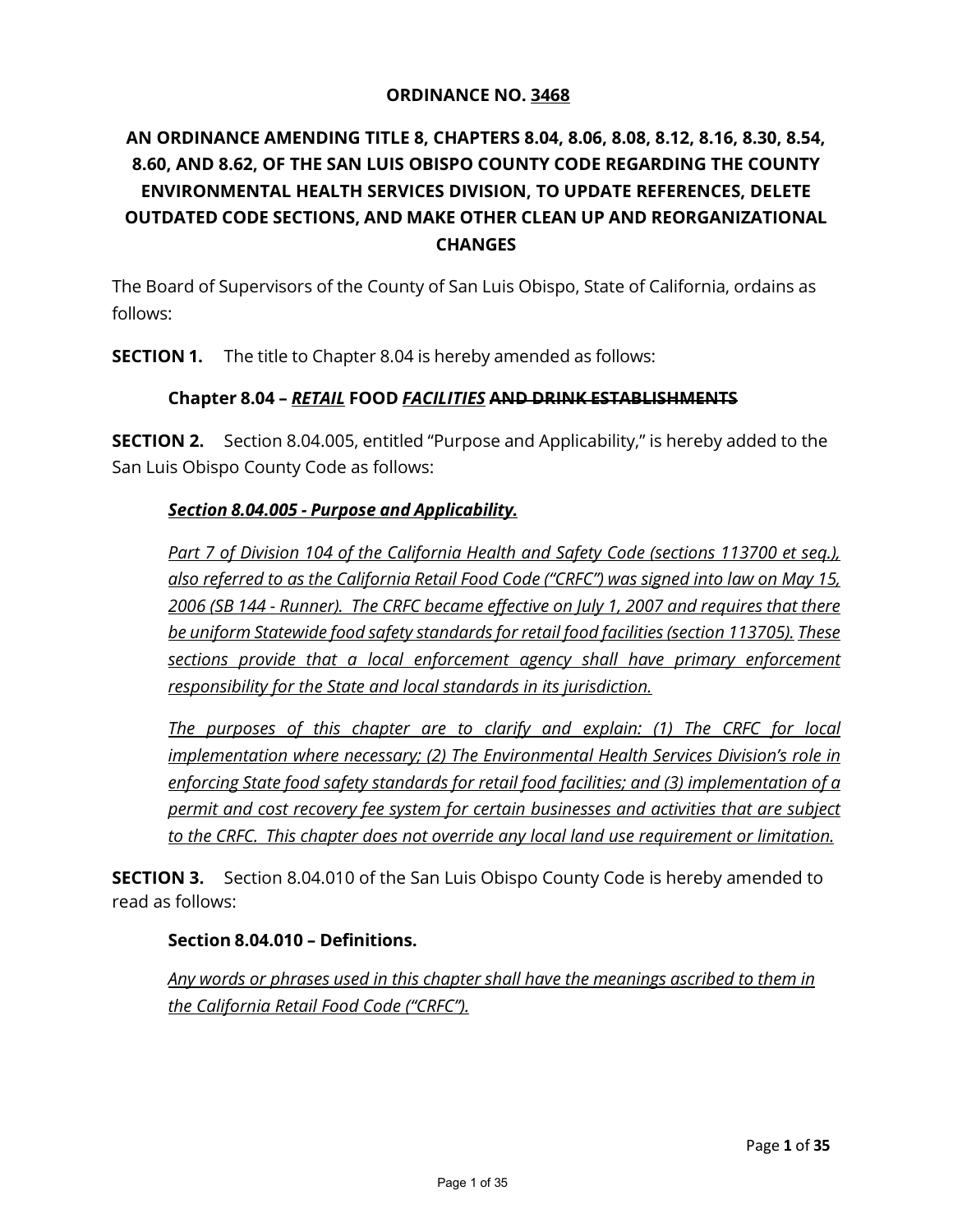*"Director" means the Director of the Environmental Health Services Division and their duly authorized environmental health specialists designated by the Health Officer to administer this part.*

For the purpose of this chapter, the following words and phrases are defined, and shall be construed as hereinafter set out, unless it shall be apparent from the context that they have a different meaning:

Whenever any words or phrases used in this chapter are not defined herein but are defined in state acts, laws or codes, the definitions in such acts, laws or codes are incorporated in this chapter as though set forth herein in full and shall apply to such words and phrases used but not defined herein.

"Food and drink establishment" means any building, room or portion thereof, where food or drink intended for human consumption is cooked, mixed, prepared, served, sold, offered for sale, or given away at a fixed place or location.

"Food concession" means any person or organization who engages in the business or practice of serving food or drink at public events, circuses, fairs, or demonstrations for periods of less than one week duration. It also includes food demonstrators engaged in offering or serving without charge to the consumer, unpackaged bulk food to the public for the purpose of publicizing, advertising or promoting the sale of food, food products or food equipment. Food demonstrators shall not include any person operating a food vehicle that is otherwise under a public health permit and for which a valid permit has been obtained.

Food Market, Retail. "Retail food market" means any retail delicatessen, retail fruit and vegetable market, retail fish market, grocery store, retail meat market, retail packaged food store, or a combination of the above, or any place, or establishment where bakery products, meats, fish, shellfish, seafood, poultry, preserves, jelly, relish, creamed cheese, fruit, vegetables, or any other foods or food products, or beverages, whether in bulk, canned, wrapped, bottled, packaged, or in any other form, are sold or kept for sale at retail for consumption on premises other than where sold. Retail food market, however, shall not include any food salvager" as defined in this chapter.

"Food processing establishment," as used in this chapter, means any room, building, or place, or portion thereof, maintained, used or operated for the purpose of commercially storing, packaging, making, cooking, mixing, processing, bottling, canning, packing, or otherwise preparing or handling food or drink provided, however, that for fee purposes the term "food processing establishment" shall not include an establishment otherwise specifically mentioned in this chapter.

"Retail food vehicle" means any bakery distributor vehicle, fish peddler vehicle, food salvage distributor vehicle, fruit and vegetable vehicle, grocery distributor vehicle, industrial catering vehicle, itinerant restaurant vehicle, independent ice distributor vehicle, independent milk distributor vehicle, or the combination of the above, or any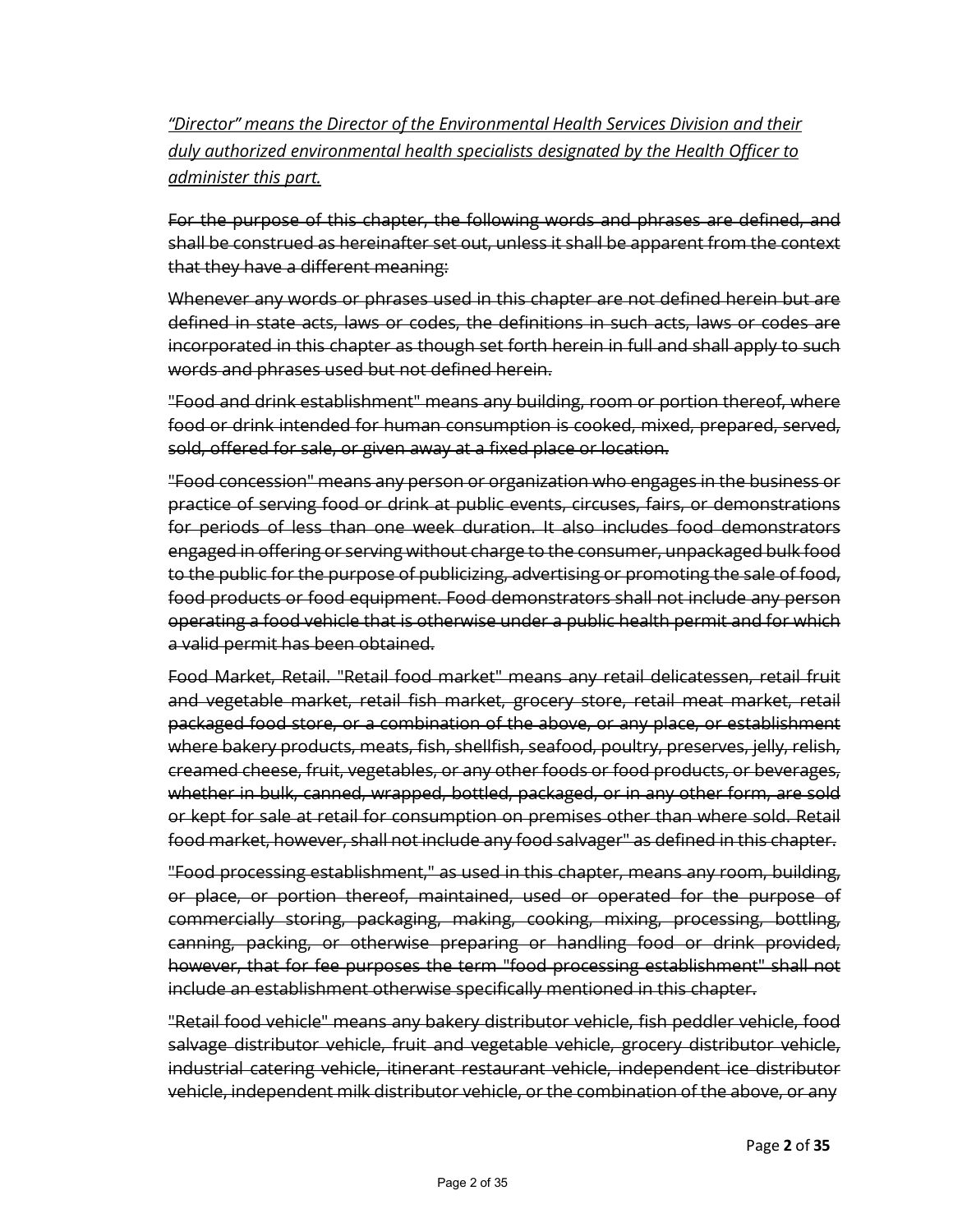vehicle not a processor-owned delivery vehicle from which animal food, bakery products, fish, shellfish, seafood, fruit, vegetables, meats, poultry, preserves, jelly, relish, milk or any other dairy products, food or food products, ice, or beverages, whether in bulk, canned, wrapped, bottled, packaged, or any other form, are sold or kept for sale at retail, or are distributed to the consumer. Vehicles used by a fixed location food market or restaurant having a valid license under this chapter to deliver food products from the licensed establishment to other locations shall not be required to have a separate permit under this chapter.

"Food vending machine" means any self-service device offered for public use, which upon the insertion of coins or tokens, or by other means dispenses unit servings of food, or drink, either in bulk, cups, or in packages, without the necessity of replenishing the device between each vending operation. For purposes of this chapter, however, "food vending machine" shall not include vending machines that dispense, exclusively, bottled drinks, gum, candy or other not readily perishable food when it is determined by the health officer that such vending machines do not require routine inspection for the protection of the public health. "Food vending machine location" means the room, enclosure, space, or area where one or more vending machines are installed or operated.

"Restaurant" means any coffee shop, cafeteria, short-order cafe, luncheonette, tavern, cocktail lounge, sandwich stand, temporary refreshment stand, soda fountain, private school cafeteria or eating establishment, in-plant or employee eating establishment, and any other eating establishment, organization, club, including veterans club, boardinghouse, or guesthouse, which gives, sells, or offers for sale, food to the public, guests, patrons, or employees, as well as kitchens in which food is prepared on the premises for serving elsewhere, including catering functions. "Restaurant" does not include vending machines, vehicles, cooperative arrangement by employees who purchase food or beverages for their own consumption and where no employee is assigned full time to care for or operate equipment used in such arrangement, or private homes; nor does the term "restaurant" include churches, church societies, private clubs or other nonprofit associations of a religious, philanthropic, civic improvement, social, political, or educational nature, which purchase food, food products, or beverages, or which receive donations of food, food products, or beverages for service without charge to their members, or for service or sale at a reasonable charge to their members or to the general public at occasional fund-raising events, for consumption on or off the premises at which the food, food products, or beverages are served or sold, if the service or sale of such food, food products, or beverages does not constitute a primary purpose or function of the club or association, and if no employee or member is assigned full time to care for or operate equipment used in such arrangement.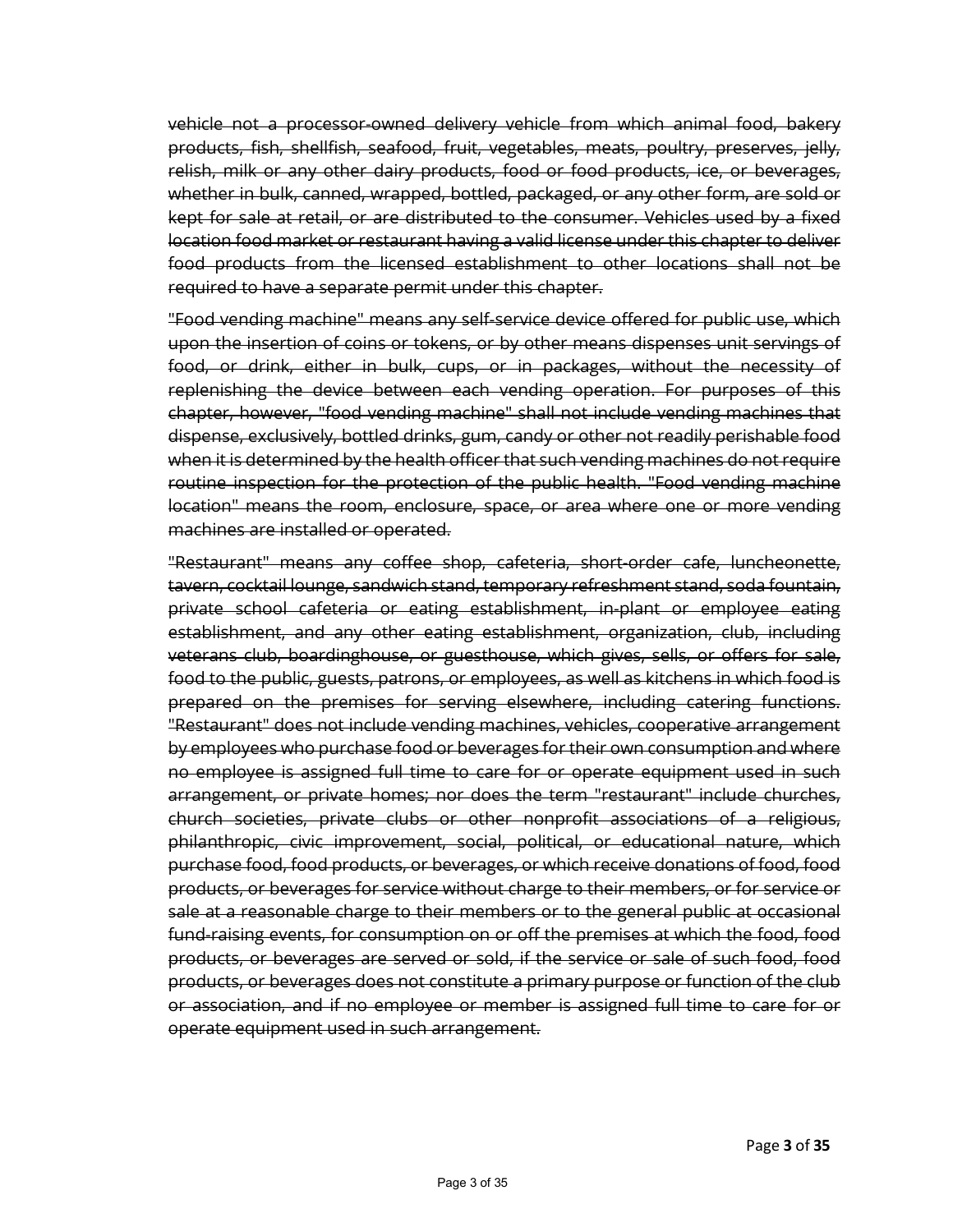**SECTION 4.** Section 8.04.015, entitled "Environmental Health Services Division to Enforce Retail Food Safety Regulations," is hereby added to the San Luis Obispo County Code as follows:

# *8.04.015 – Environmental Health Services Division to Enforce Retail Food Safety Regulations.*

*The Environmental Health Services Division of the Public Health Department shall be the local enforcement agency for the CRFC and the regulations adopted in this chapter.*

**SECTION 5.** Section 8.04.020 of the San Luis Obispo County Code is hereby amended to read as follows:

# **8.04.020 - Permit—Required.**

- *(a)* It is unlawful for any person *or entity to operate* , firm, or corporation to sell, offer for sale, distribute, or have in possession for sale or distribution any food or drink intended for human consumption in any food or drink establishment, restaurant, food market, retail food processing establishment, or retail food vehicle, as defined in Section 8.04.010, in the county, unless possessing a valid permit to be obtained in the manner provided hereby. The permit shall be displayed prominently in or upon the place of business for which it is issued, or in the case of a retail food vehicle, shall be carried by the driver. *a food facility without a valid permit which has not been suspended or revoked. The Environmental Health Services Division shall investigate and issue such permit when the person or entity operating the food facility conforms to the laws of the State of California, and the provisions contained herein, including the payment of all applicable fees. Inspections shall be based upon the provisions of the CRFC.*
- *(b) A separate permit shall be required for each place of business, concession, or vehicle used by permittee.*
- *(c) Any person or entity aggrieved by the denial of a permit may appeal such denial in accordance with section 8.04.110.*

**SECTION 6**. Section 8.04.025 of the San Luis Obispo County Code is hereby amended to read as follows:

# **8.04.025 –** *Notice of* **Closure** *of Food Facility***.**

*A food establishment may be ordered closed by the health officer when that establishment is operating without a valid health permit.*

(a) *In addition to taking any legal action authorized by law to compel a facility owner or operator to cease operating without a permit, the Director may post a notice of closure at or on a food facility operating without a permit, advising the public that the facility*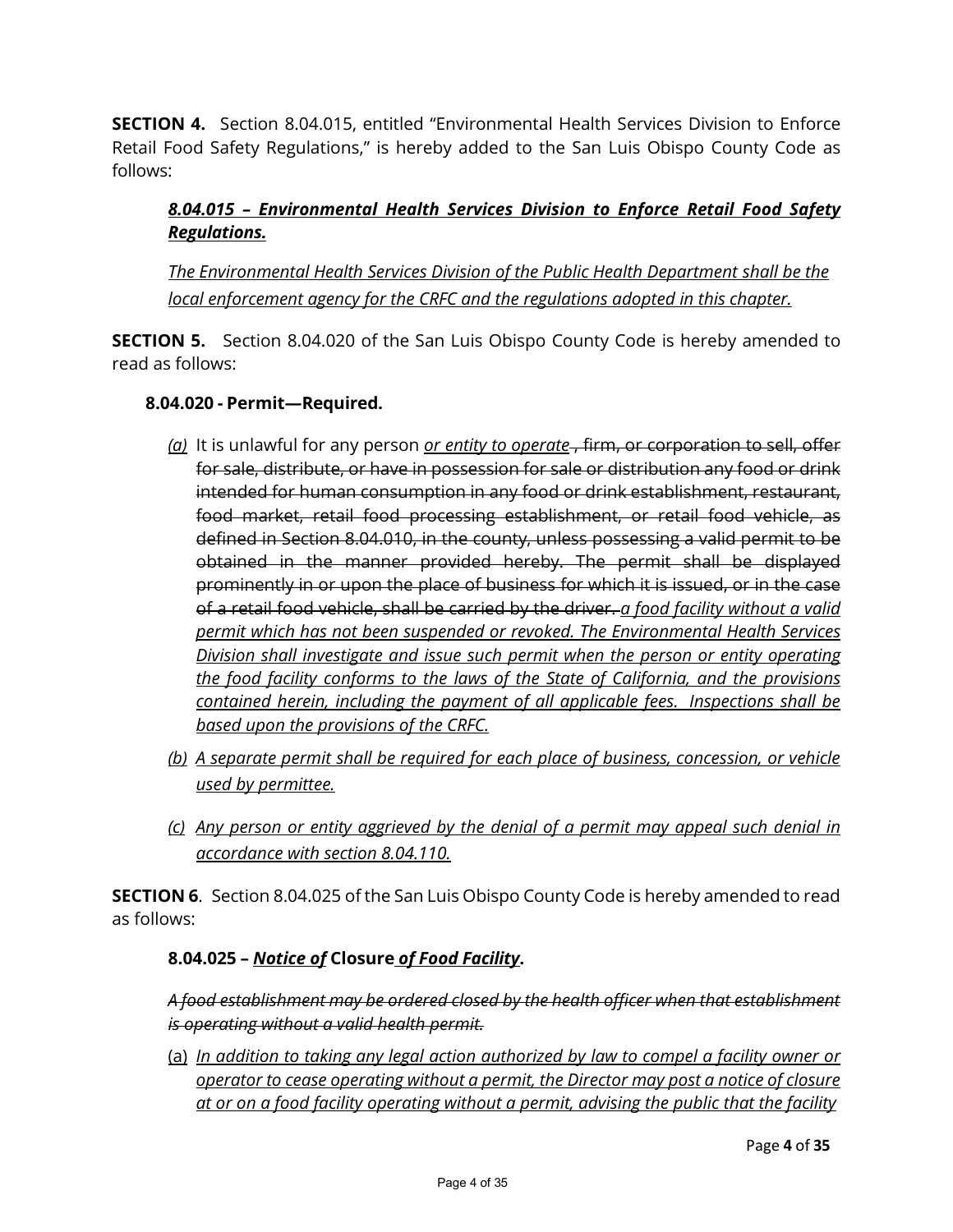*does not have a permit to sell, serve, dispense, store, or otherwise handle food.*

- *(b) The Director may also post a notice of closure on a food facility:*
	- *(1) When the Director orders the facility to close due to an imminent health hazard that the food facility does not immediately correct.*
	- *(2) When the Director suspends or revokes the facility's permit.*
- *(c) No person other than the Director shall remove a notice posted by the Director pursuant to this section.*

**SECTION 7.** Section 8.04.030 of the San Luis Obispo County Code is hereby amended to read as follows:

## **8.04.030 - Permit—Fees.**

All applications for permits shall be on a form supplied by the *Environmental Health Services Division* county health department and shall be accompanied by payment of *an annual permit* the fees as established by resolution of the board of supervisors.

**SECTION 8.** Section 8.04.040 of the San Luis Obispo County Code is hereby amended to read as follows:

## **8.04.040 - Permit—Prorating fees.**

In the case of a new business requiring a permit under Section 8.04.020, or a transfer of ownership of an existing business, fees shall be prorated on a quarterly basis for the remaining part of the permit year; provided, however, no fee shall be reduced or prorated to an amount less than five dollars *the hourly rate approved under section 8.04.030.*

**SECTION 9.** Section 8.04.045, entitled "Mobile Food Facility Certification Inspection," is hereby added to the San Luis Obispo County Code as follows:

# *8.04.045 – Mobile Food Facility Certification Inspection.*

*The Director may require that each mobile food facility have an annual certification inspection at a location designated by the Environmental Health Services Division. A certification sticker shall be provided once the operator has successfully passed inspection and submitted proof of an approved commissary and paid any applicable fees. Failure of the operator to have and pass a certification inspection during the designated time period, when required, is subject to a fee up to 50% of the cost of the permit and closure until a permit and certification sticker are obtained.*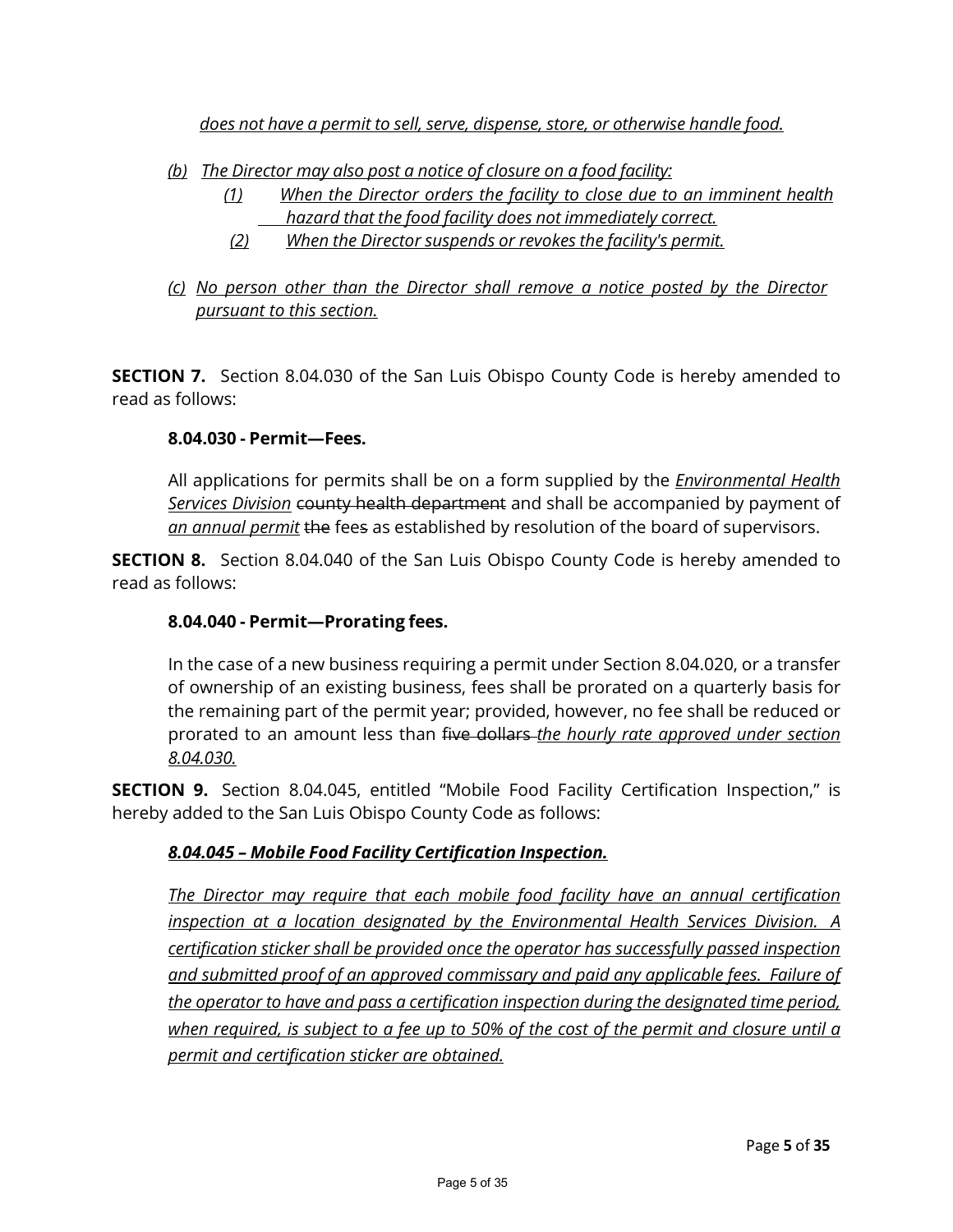**SECTION 10.** Section 8.04.050 of the San Luis Obispo County Code is hereby repealed in its entirety and replaced as follows:

## **8.04.050 - Permit— Renewal** *Late Payment Fee***.**

- *(a) Renewal of the permit is deemed complete when the appropriate fee established under section 8.04.030 is paid. Late payment fees as set forth in the County fee schedule shall be added to the applicable fee for failure to renew the permit by the permit expiration date as set forth in the permit.*
- *(b) A late payment fee as set forth in the County fee schedule shall be added to the applicable fee for failure to apply for a permit before opening for business in the case of a new business, transfer of ownership, or seasonal operation.*

A fifty percent penalty shall be added to the applicable fee for failure to make application for yearly renewal within thirty days from the date of expiration of the prior permit, or for failure to apply for a permit before opening for business in the case of anew business, transfer of ownership or seasonal operation.

**SECTION 11.** Section 8.04.055, entitled "Fees for Unlicensed Activities," is hereby added to the San Luis Obispo County Code as follows:

# *8.04.055 – Fees for Unlicensed Activities.*

- *(a) The County may recover the cost of enforcement activities when they are not otherwise regulated by a permit as a health regulated business. The County may also recover any reasonable costs that it may incur in connection with the collection of such fees. The total amount of cost recovery may be assessed when the Director has issued an official inspection report requiring correction of a condition found to exist.*
- *(b) The responsible person or entity may appeal the total amount of cost recovery or any portion thereof pursuant to the hearing and appellate process outlined in section 8.04.110.*

**SECTION 12.** Section 8.04.060 of the San Luis Obispo County Code is hereby amended to read as follows:

## **8.04.060 - Permit—Exemptions from fees.**

The fee schedule in Section 8.04.030 shall not apply to any nonprofit organization of a religious, political, philanthropic, civic improvement, social or educational nature, except that this fee schedule shall apply to all such organizations whose principal reason for existence is to engage in the activities of a *retail* food *facility* establishment.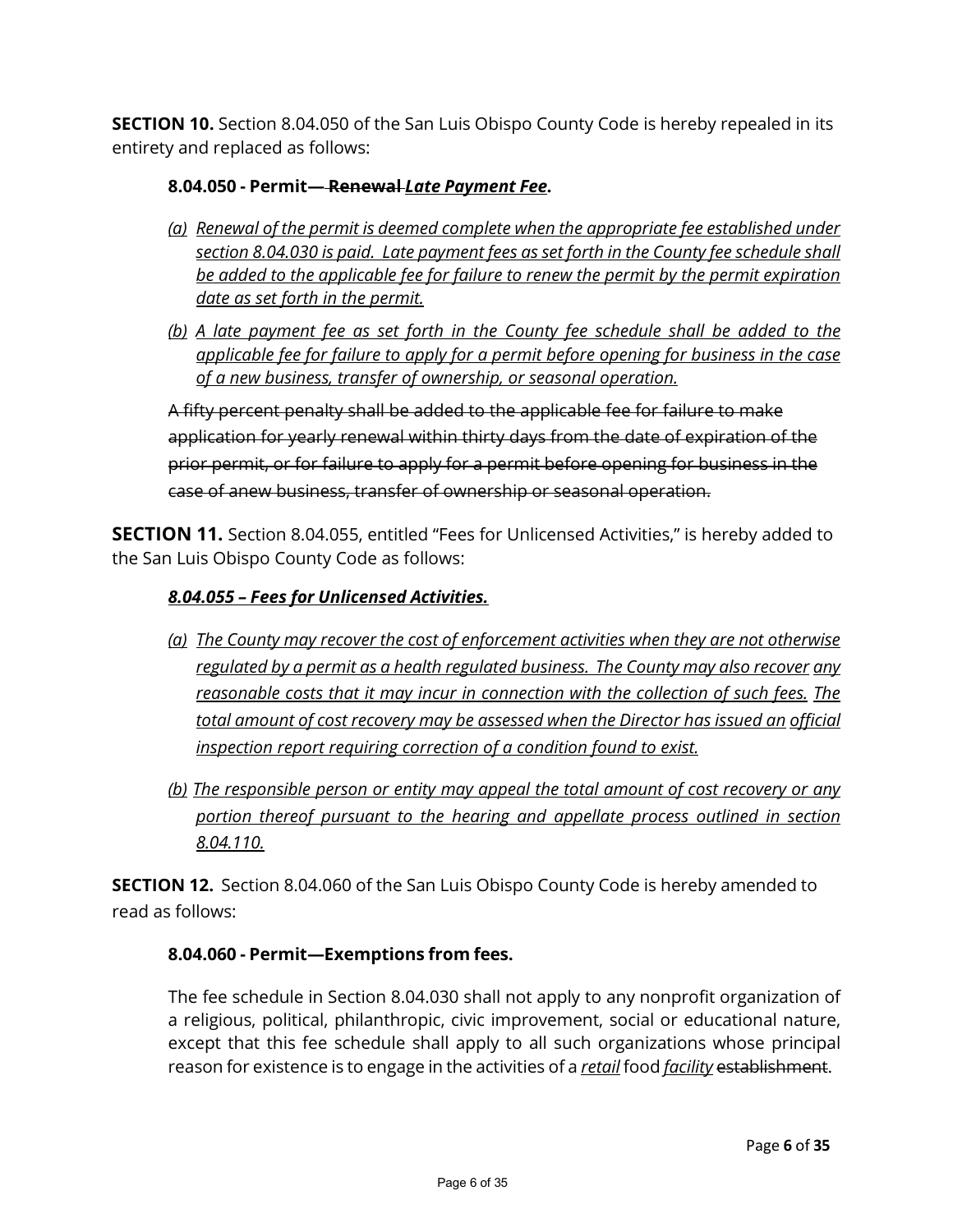*The applicant shall submit proof to the Director of the applicant's non-profit status and good standing to do business in California.*

**SECTION 13.** Sections 8.04.070 to 8.04.100 of the San Luis Obispo County Code are hereby deleted in their entirety.

## **8.04.070 - Permit—Transferability.**

Health permits issued pursuant to the provisions of this chapter shall not be transferable from one person, firm, or corporation to another person, firm, or corporation or from one location to another location.

## **8.04.080 - Investigation by health department.**

The health department shall investigate and issue such permit when the place of business conforms to the laws of the State of California, and the provisions contained herein. Inspections shall be based upon the provisions of Division 21 of the California Health and Safety Code and on rules and regulations of the State Board of Public Health and subsequent modifications thereof.

## **8.04.090 - Permit—Valid period.**

Such permit shall be in force for the calendar year in which issued unless revoked for cause. Renewal of permits shall be applied for and issued in the same manner as for original issuance.

## **8.04.100 - Health officer's duties.**

The health officer of the county, with the approval of the board of supervisors, may establish such rules or regulations as may be necessary for the proper and orderly administration of the provisions hereof.

**SECTION 14.** Section 8.04.110 of the San Luis Obispo County Code is hereby repealed and replaced as follows:

# **8.04.110 - Permit—***Denial,* **Refusal, suspension or revocation.**

*(a) A hearing may be requested within fifteen (15) days after receiving: (1) notice that the Environmental Health Services Division proposes to deny, suspend or revoke a food facility permit; (2) notice that the Environmental Health Services Division will temporarily close a food facility due to an imminent health hazard or suspension or revocation of the food facility permit; or (3) notice of an invoice for cost recovery pursuant to section 8.04.055. The Director shall schedule a hearing within fifteen (15)*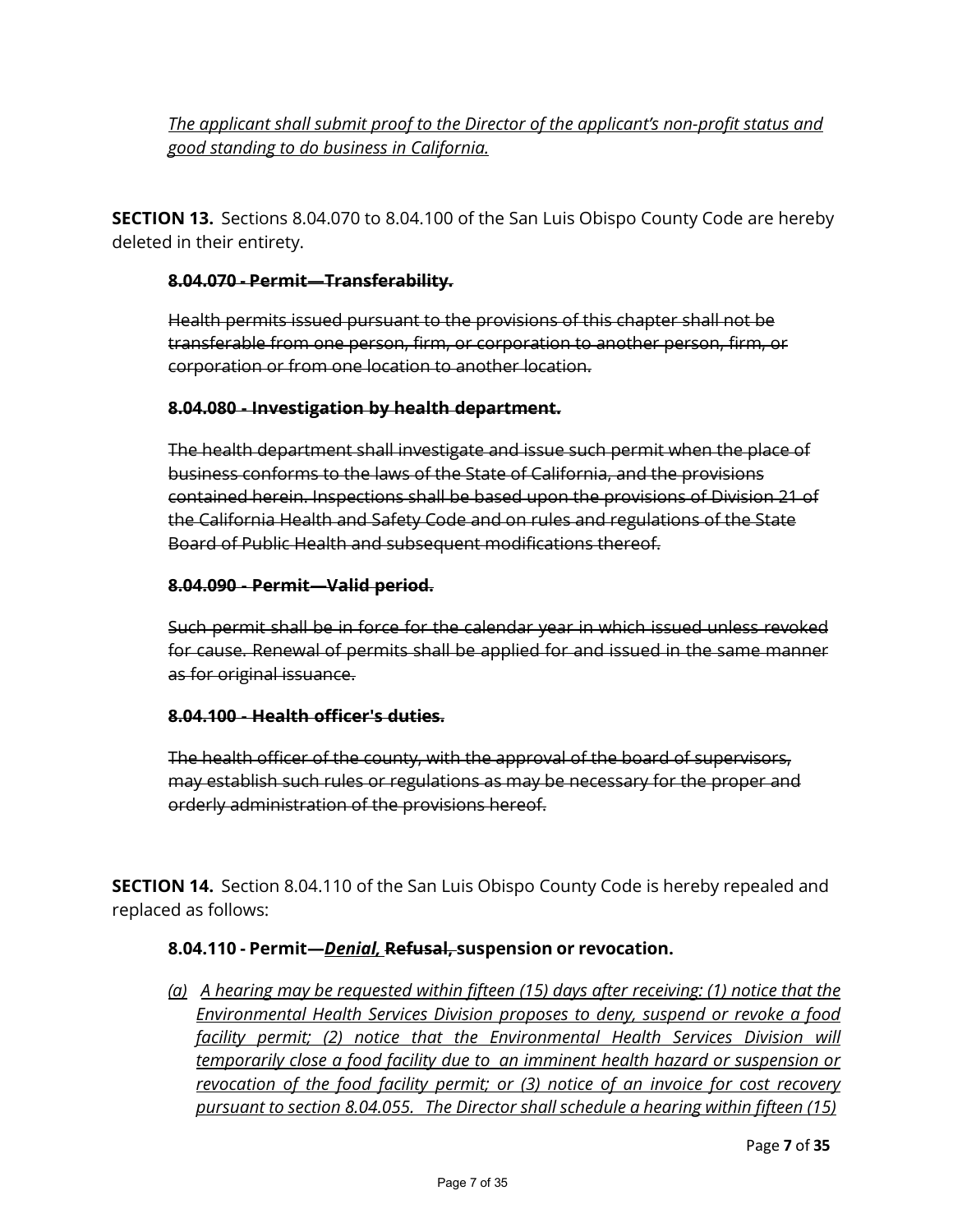*days of receiving the request for hearing. The hearing officer shall be an Environmental Health Services Division employee at the supervisor level or higher who was not involved in the underlying decision being appealed.*

- *(b) Within fifteen (15) days of receiving notice of the hearing officer's decision, an appeal hearing may be requested before the Health Officer. The Environmental Health Services Division must schedule this appeal hearing within fifteen (15) days of receiving the appellant's request to appeal. Filing a request to appeal shall stay the decision of the Environmental Health Services Division hearing officer, unless the hearing officer determined that an imminent health hazard required closure of the facility.*
- *(c) Upon receiving notice of the Health Officer's decision, the appellant may seek a final appeal hearing by filing written notice of final appeal, including the basis for appeal, with the Director within fifteen (15) days of receiving notice of the Health Officer's decision. The Director shall schedule a final appeal hearing within thirty (30) days of receipt of the notice of final appeal. The Director shall send, by certified mail, notice to the appellant of the date, time and location of the appeal hearing at least seven (7) days before the appeal hearing date. The Director shall select a hearing officer not employed by the San Luis Obispo County Health Agency to preside over the appeal hearing. Filing a notice of final appeal shall continue to stay the decision of the Environmental Health Services Division hearing officer, unless the hearing officer determined that an imminent health hazard required closure of the facility .*
- *(d) At all hearings described by this section 8.04.110, the parties and their authorized representative may present such facts and evidence, and written or oral arguments as is necessary and appropriate. The standard of proof shall be preponderance of the evidence.*
- *(e) For all hearings described by this section 8.04.110, the hearing officer shall issue a written decision within fourteen (14) days of the hearing. The hearing officer's written decision for the final appeal hearing shall advise of the right to appeal the written decision pursuant to California Government Code section 53069.4(b) within twenty (20) days from the date of service of the final written decision and shall advise of the alternative method to seek judicial review pursuant to California Code of Civil Procedure section 1094.5 within ninety (90) days from the issuance of the written decision.*
- (a) Permits shall be refused by the county health department upon a finding that any provisions of any health law of the State of California, or any of the provisions hereof have not been complied with.
- (b) A permit may be immediately suspended, and the food establishment, or any portion thereof, may be ordered closed or inoperable by the health officer for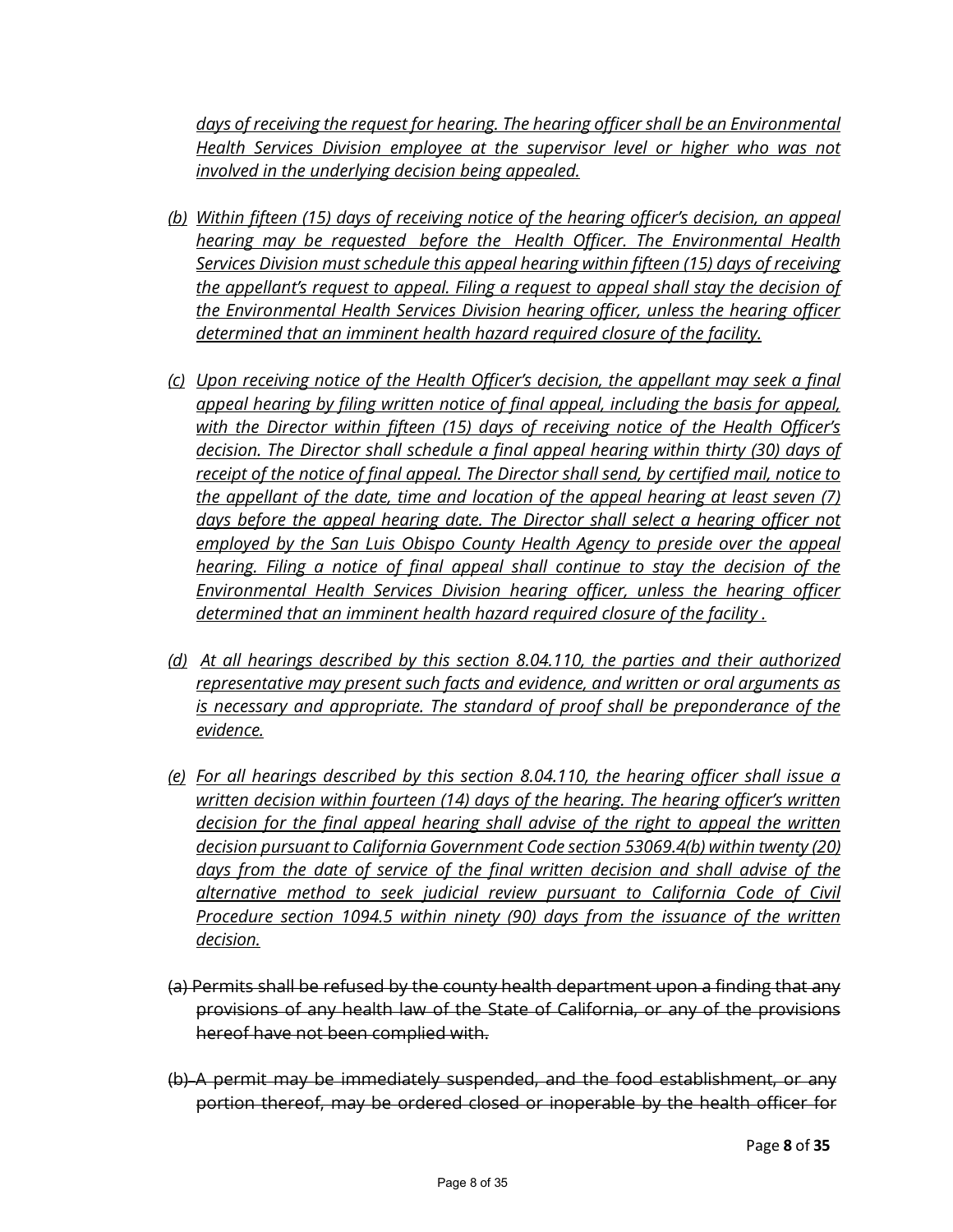violation of any provision of this title when, in his opinion, the danger to public health is so imminent, immediate and threatening as not to admit of delay. In the event of such suspension, the holder shall be given an opportunity for an office hearing before the health officer within forty-eight hours of the time of suspension. Upon conclusion of the office hearing, the hearing officer may decide to:

(1) Dismiss the charges and reinstate the permit; or

(2) Reinstate the permit conditioned upon correction of the health violation; or

(3) Revoke the permit.

(c) If, in the opinion of the health officer, the danger to public health is not so imminent, immediate and threatening as to admit of delay, the health officer shall send a notice of violation to the permittee and seek to achieve compliance informally by means of a correction schedule and reasonable inspections. If, as a result of subsequent inspection, it is determined that the permittee has failed to comply with the schedule and correct the noticed deficiencies, the health officer shall send a notice to the permittee advising the permittee of the remaining deficiencies and the convening of an office hearing to determine whether or not the permit should be revoked. Upon conclusion of the office hearing, the hearing officer may decide to:

(1) Dismiss the charges; or

(2) Establish a correction schedule, or

(3) Revoke the permit.

- (d) All office hearings referred to herein shall be conducted in accordance with procedures adopted by the health department. The applicant or permittee may call and examine witnesses, introduce exhibits, question health officials and opposing witnesses on any matter relevant to the issues, and may rebut evidence against him. The hearing shall not be conducted according to technical rules relating to procedure, evidence or witnesses. All relevant evidence shall be admitted. The health officer shall insure that an informal record of the proceedings is maintained.
- (e) Whenever the issuance of a permit is refused, or a permit is revoked and the required office hearing has been held, the applicant or permittee may appeal from the action of the health officer to the board of supervisors by filing a notice of appeal with the clerk of the board within ten days of the action by the health officer. The clerk shall set the matter for hearing before the board at the earliest possible date and shall give reasonable notice of the time and place thereof to the applicant or permittee and to the health officer. The board of supervisors shall hear the evidence offered by the applicant or permittee and the health officer and shall forthwith decide the issue. Unless the board of supervisors rescinds the health officer's action by a majority vote, his decision shall be deemed affirmed.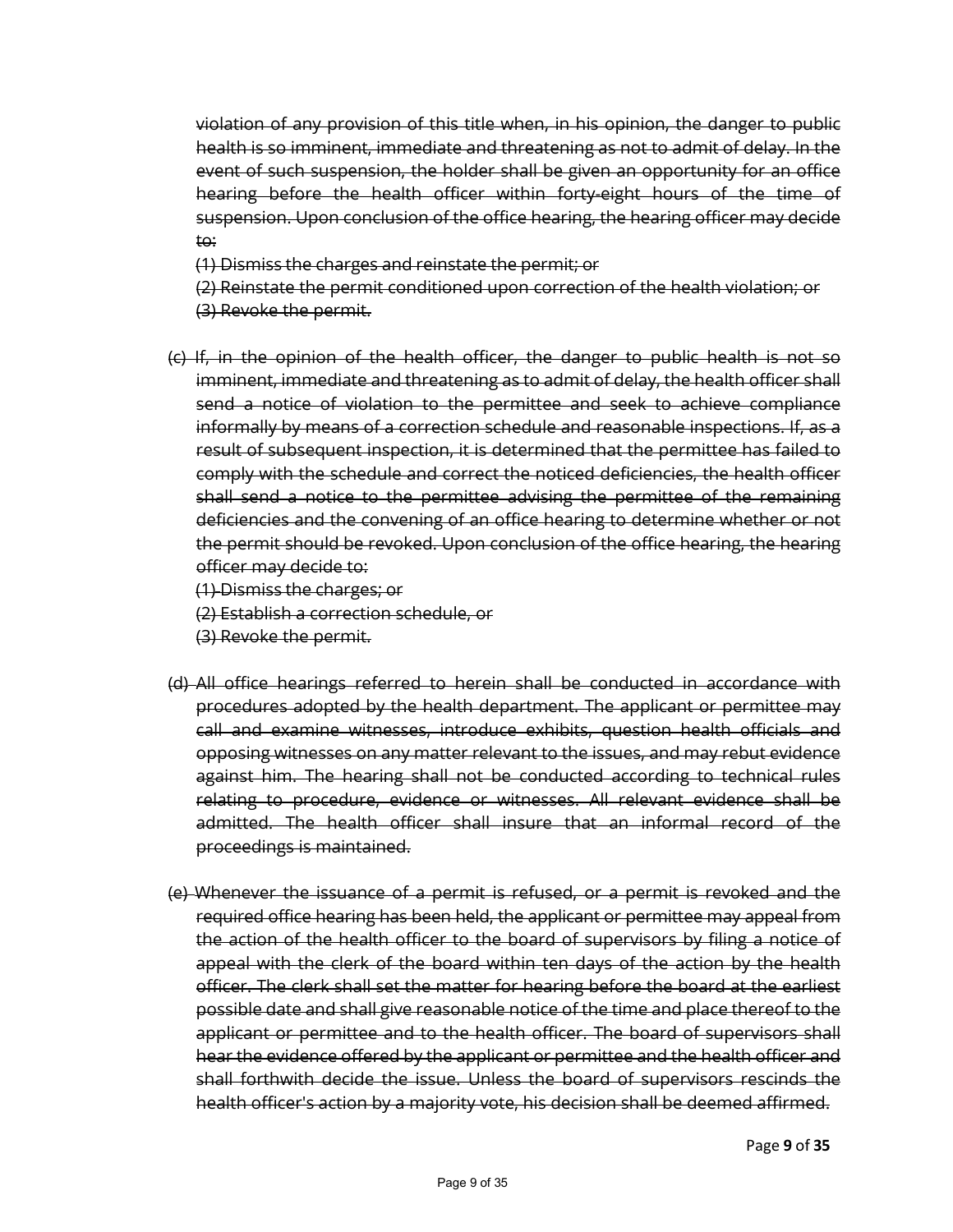**SECTION 15.** Section 8.04.120 of the San Luis Obispo County Code is hereby amended as follows:

### **8.04.120 - Permit—Prerequisite to business license.**

No business license shall be issued *by the county* for any food or drink establishment *food facility* by the county for which a valid permit is required by this chapter and Chapter 8.12, until such person, firm, or corporation, or agent, *or entity* or employee of such person, firm, or corporation *or entity* can show possession of a valid permit from the county health department *Environmental Health Services Division* for which the business license is required.

**SECTION 16.** Sections 8.04.130 through 8.04.390 of the San Luis Obispo County Code are hereby deleted in their entirety.

### **8.04.130 - Floor construction.**

The floors of every food or drink establishment shall be of smooth cement, smoothsurfaced wood or other impermeable surface, so laid and constructed as to be even and free from cracks and holes. The side walls and ceilings shall be well constructed of smooth-finished, cleanable material without cracks or crevices therein or shall be well plastered, and finished with a smooth light-colored surface.

### **8.04.140 - Walls and ceilings—Painting.**

If, for sanitary reasons, the health officer deems it necessary, the walls and ceilings shall be painted with a light-colored paint at least once a year.

### **8.04.150 - Floors, walls, ceilings, entrances.**

All floors, walls, ceilings and entrances shall be so designed, constructed and maintained as to exclude rats, mice, vermin, flies and other insects.

#### **8.04.160 - Ventilation—Lighting.**

Every building, room or portion thereof used as or for a food or drink establishment shall be well ventilated by means of windows, or sky lights with louvers, or mechanical ventilation effectively used and operated. Every food and drink establishment shall be adequately lighted by natural or artificial light so that all parts of such establishment may be readily seen. No person shall sleep in any room used for the preparation, storage or serving of food.

#### **8.04.170 - Kitchen ranges.**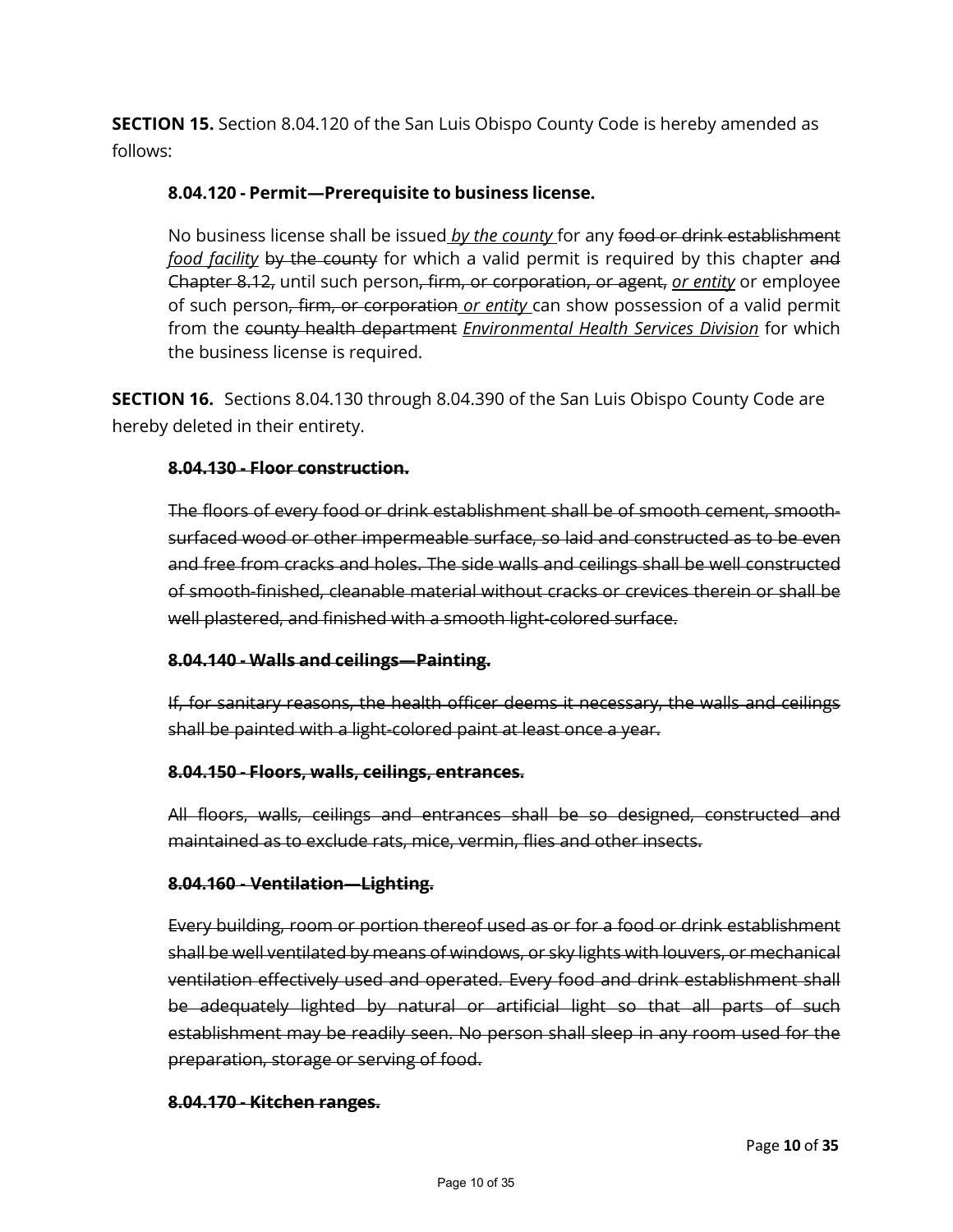Every hood over a kitchen range shall be of metal equipped with a grease lip and ventilated with an approved ventilator or ventilating flue, so arranged, constructed and maintained as to carry off all odors to the outside air and kitchens shall be so ventilated as to insure good ventilation therefor, and freedom from any obnoxious, objectionable or offensive odors.

### **8.04.180 - Sinks.**

No wooden sinks or wooden sinks lined with metal, shall be used in any food and drink establishment. All sinks shall be at least two-compartments, made of metal or porcelain and with attached metal drain boards. All sinks used for dish and glass washing in any food and drink establishment shall be supplied with hot and cold running water. All meat markets, bars, and all other food producing or distribution establishments shall be supplied with hot and cold running water.

### **8.04.190 - Refuse trays.**

Refuse trays in all restaurants and eating establishments shall be made of metal or other impervious materials, and drain pipes from such trays shall be of metal and shall be kept in a clean and sanitary condition.

### **8.04.200 - Animals and fowl.**

No parrots, dogs, cats or other animals shall be kept or permitted in any establishment where the foods herein mentioned are kept, sold or dispensed.

### **8.04.210 - Watercloset facilities.**

Every food and drink establishment shall be provided with adequate water closet facilities for each sex in separate compartments, well-lighted and ventilated to the outside air. Floors of water-closet compartments shall be of smooth-finish cement, tile or other impervious material. No water closet compartment shall have direct communication with any kitchen, room, or any place where food or drink is prepared, stored or served unless it shall be separated therefrom by means of a properly lighted vestibule with ceiling height partitions and a full-length, solid-panel, self-closing door. All water-closet fixtures, compartments, and vestibules shall be kept in good order and repair and free from any accumulation of rubbish, waste matter or other material, and shall not be used as a storeroom for foodstuffs.

### **8.04.220 - Wash basins—Lavatories.**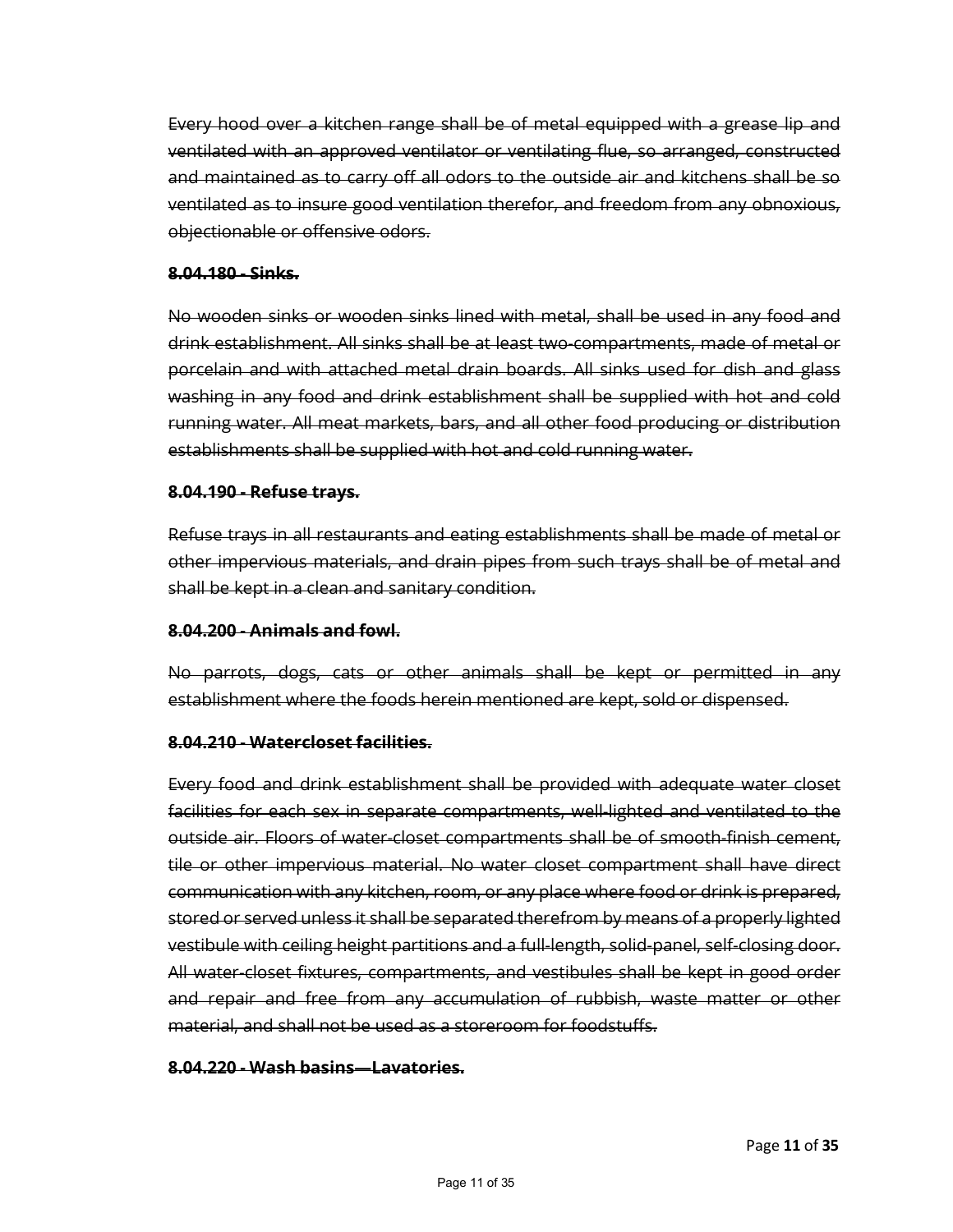Every establishment shall be provided with suitable wash basins or lavatories with an adequate supply of running hot and cold water, soap, and clean individual towels, and shall be conveniently located in the dressing rooms or adjacent to the waterclosets.

### **8.04.230 - Dressing rooms for employees.**

Every establishment shall be provided with suitable, well-lighted dressing rooms, for the employees or other persons working therein, for the changing and/or hanging of wearing apparel. Dressing rooms shall be separated from the kitchen, dining or storeroom by ceiling-height partitions.

### **8.04.240 - Food exposed to flies and vermin.**

It is unlawful for any person, firm or corporation to sell, expose or offer for saleany article of food prepared for human consumption, which article of food is cooked, smoked or otherwise prepared and intended for human consumption without further cooking, washing or other preparation, unless such article or articles of food are covered or enclosed by glass or with some other approved substance or material in such a manner as to prevent the handling of any such article or articles of food by any person or persons other than the person or persons selling or offering or exposing for sale, and to prevent any such article or articles of food from coming in contact with any flies, insects, vermin, or other deleterious, unwholesome or unhealthy substance or commodities.

### **8.04.250 - Sugar containers.**

No owner, operator or employee of any food or drink establishment shall use or permit the use of any sugar container designed for use of patrons of any such establishment which is not so enclosed as to make it impossible to insert a spoon or other item of tableware therein; provided, however, that nothing herein contained shall apply to the use of cube or lump sugar where the same is wrapped in paper or cellophane or other protective covering.

### **8.04.260 - Resale of partly consumed foods.**

It is unlawful for any person, firm or corporation owning, conducting, operating or maintaining any food or drink establishment in the county to sell or offer for sale or to serve, or to cause or permit to be served for food, to or for any person, any article of food which has been previously served to any person, or which has been returned from the table, except the following: Unbroken rolls, muffins, buns, crackers,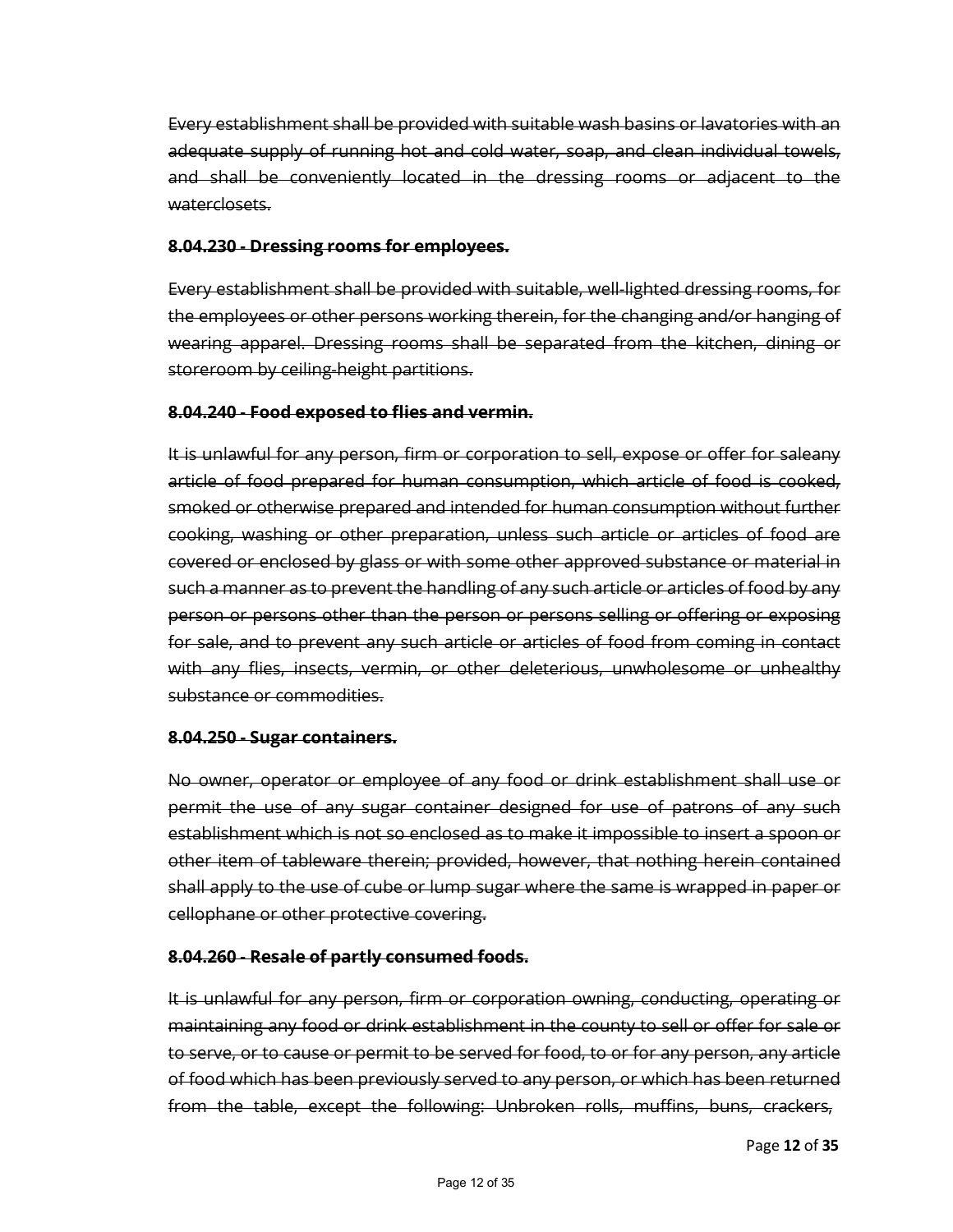undamaged fruits, olives, pickles, sugar syrup, condiments, and the like articles necessary for the general service on restaurant or lunch stands, table or counter.

### **8.04.270 - Refrigeration of pastries.**

All custard and cream filled pastries shall be kept refrigerated at all times at a temperature not higher than fifty degrees Fahrenheit, except when actual sale is being made. The apparatus used in filling pastries shall be made of metal or rubber and cleaned before each use by means of boiling water or live steam or other suitable methods.

### **8.04.280 - Use of tobacco while handling food.**

It is unlawful for any person to smoke or chew tobacco or to use tobacco in any manner while engaged in preparation, cooking, or handling of food.

### **8.04.290 - Protection of fruits and vegetables.**

All fruits and vegetables must be kept at least eighteen inches above the floor level at all times, or else be protected by wood, metal or glass cases. Vegetables, fruits, or other products when delivered to establishments, shall not be left upon the sidewalk any longer than is absolutely necessary.

### **8.04.300 - Sanitation required.**

All floors, walls, ceilings, stairs, or shelves, furniture, equipment, utensils, foodsareaways, yards, alleys, waterclosets, dressing rooms, plumbing fixtures in or in connection with any food or drink establishment shall at all times be kept in good order and repair and be maintained in a clean, sanitary condition and free from all kinds of vermin, rubbish, debris, or filth.

### **8.04.310 - Previously used articles or utensils.**

No article or utensil shall be used in the preparation of any food that has been previously used for any unclean purpose nor shall any chipped, cracked or broken cups, saucers, plates, or glasses be used in the serving of patrons of any food or drink establishments.

### **8.04.320 - Napkins, tablecloths, linens.**

No napkin, tablecloth, or other dining room linens, shall be used for any purpose or use except by the patrons.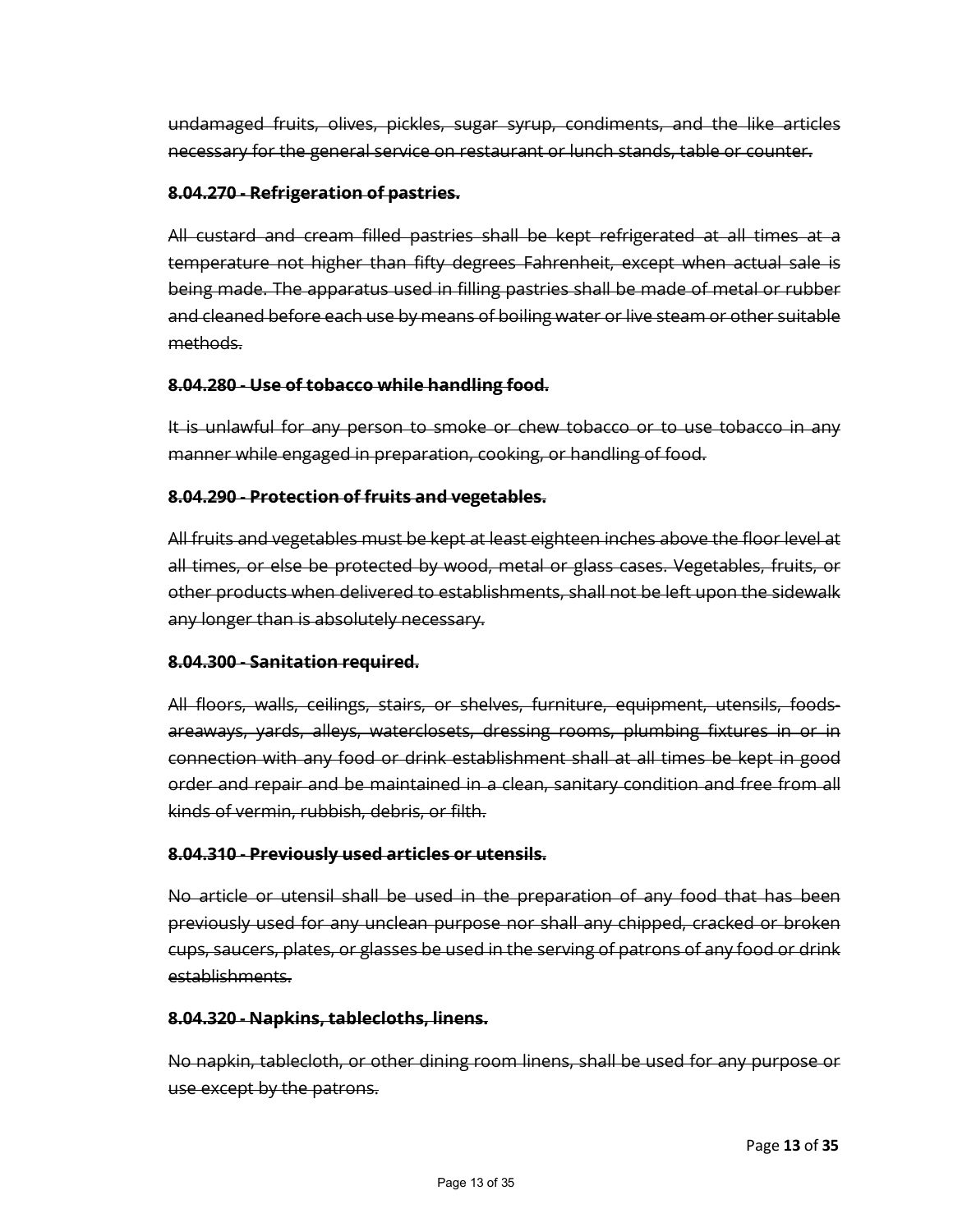### **8.04.330 - Ice boxes—Refrigerators.**

Ice boxes or refrigerators shall be scrubbed with hot water and some cleansing agent at least once each week and shall be kept in good order and repair, clean and sanitary at all times, and shall be properly drained.

#### **8.04.340 - Garbage containers.**

Metal receptacles with tight fitting covers for garbage and rubbish shall be provided. The contents shall be removed regularly and they shall be kept in good order and repair and thoroughly cleaned after emptying.

### **8.04.350 - Preparation of food—General.**

No food shall be prepared in an unclean manner, nor shall any article or material be used in making or preparing of any food or drink that is spoiled, decayed, contaminated or unwholesome, or that does not comply with the laws of the State of California and the provisions hereof against adulteration.

#### **8.04.360 - Rooms for preparation of food.**

No food or food articles intended for human consumption shall be kept or prepared in any room or place where any drugs or chemicals are mixed, prepared, compounded, or used, or kept in unsealed, open or broken containers or receptacles.

#### **8.04.370 - Sterilization of dishes.**

In every place where food or drink is prepared, sold or offered for sale, all eatingor drinking utensils such as knives, forks, spoons, cups, saucers, plates, bowls,and glasses shall, after being used, be cleaned and sterilized by:

(1) First removing all particles of food or foreign substances;

(2) Then thoroughly being washed in clean, hot water to which has been added a sufficient amount of soap or other cleansing agent;

(3) Then being rinsed in hot water near the boiling point.

### **8.04.380 - Sterilization of drinking glasses.**

Drinking glasses shall be thoroughly washed and sterilized by:

(1) Emptying the unconsumed liquids of "dregs" into a separate slop-hopper or sink;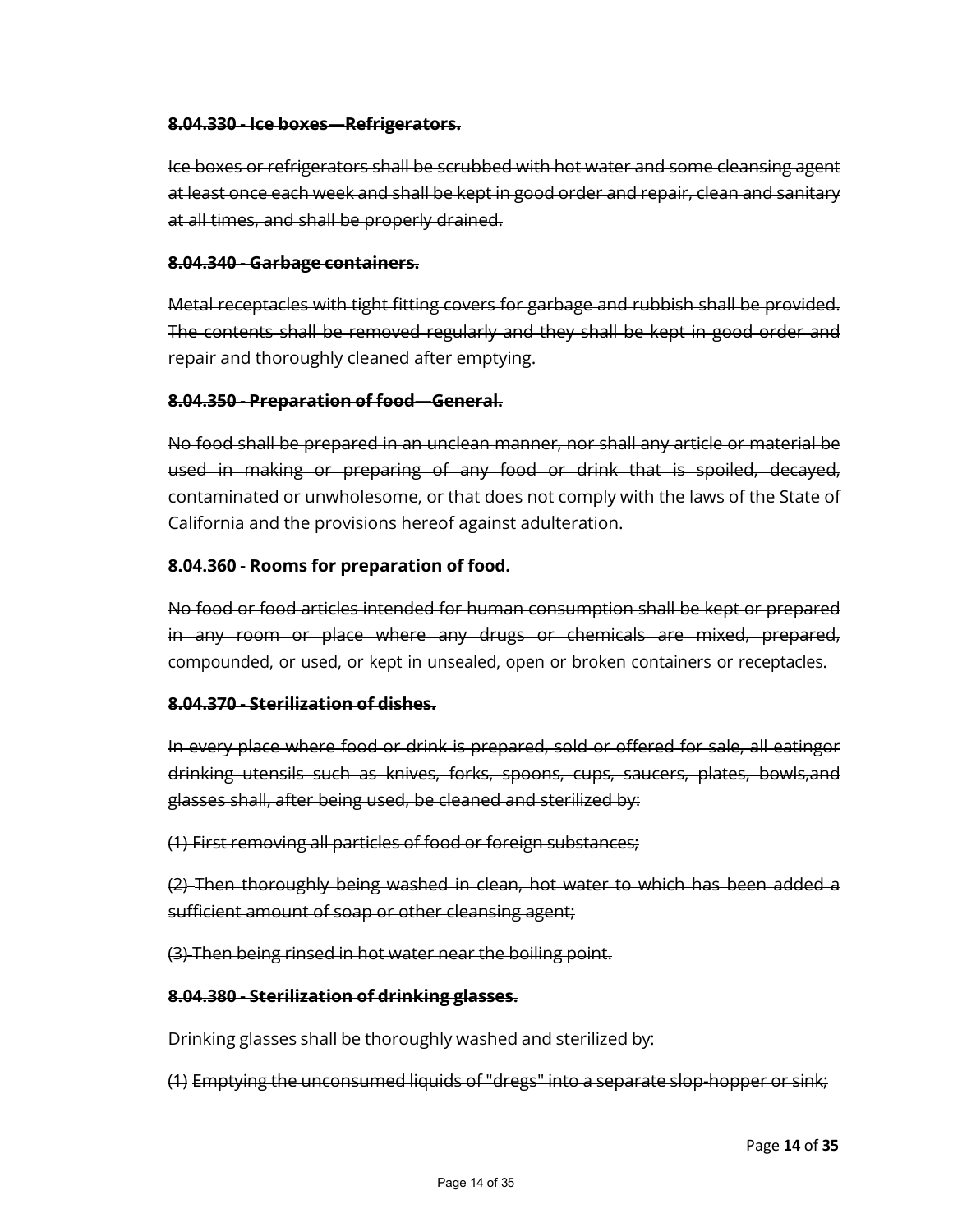(2) Thoroughly washing the glass in warm water to which has been added a sufficient amount of cleansing detergent to dissolve and remove all grease, lipstick or foreign matter;

(3) Immersing the glass in a clean solution of water to which has been added an amount of chlorine to equal at least two hundred parts per million at all times, or by use of other chemical sterilizing agents approved by the county health department in suitable amounts;

(4) Not rinsing glasses with clear water after once sterilizing in chlorine solution. It is not permissible to place glasses, dishes, utensils, or similar articles on towels.

## **8.04.390 - Refrigerator pipes and suspended pipes.**

Refrigerator pipes and suspended pipes shall be properly protected so as to prevent condensation from dropping into or on any foodstuffs or any receptacle or apparatus used in the preparation of food.

**SECTION 17.** Section 8.04.400 of the San Luis Obispo County Code is hereby amended to read as follows:

# **8.04.400 - Violation of closure order.**

The willful reopening of a food and drink establishment *facility* after receipt of a notice of closure is punishable as a misdemeanor.

**SECTION 18.** The title of Chapter 8.06 of the San Luis Obispo County Code is hereby amended to read as follows:

# **Chapter 8.06 -** *PERMIT FEES AND* **PLAN APPROVAL** *FOR ENVIRONMENTAL HEALTH REGULATED ACTIVITIES*

**SECTION 19.** Section 8.06.005, entitled "Health Officer and Environmental Health Services Division to Enforce Regulations," of the San Luis Obispo County Code is hereby added as follows:

# *8.06.005 – Health Officer and Environmental Health Services Division to Enforce Regulations.*

*The Health Officer and the Environmental Health Services Division of the Public Health Department shall enforce the regulations adopted in this chapter. The Director is the Director of the Environmental Health Services Division.*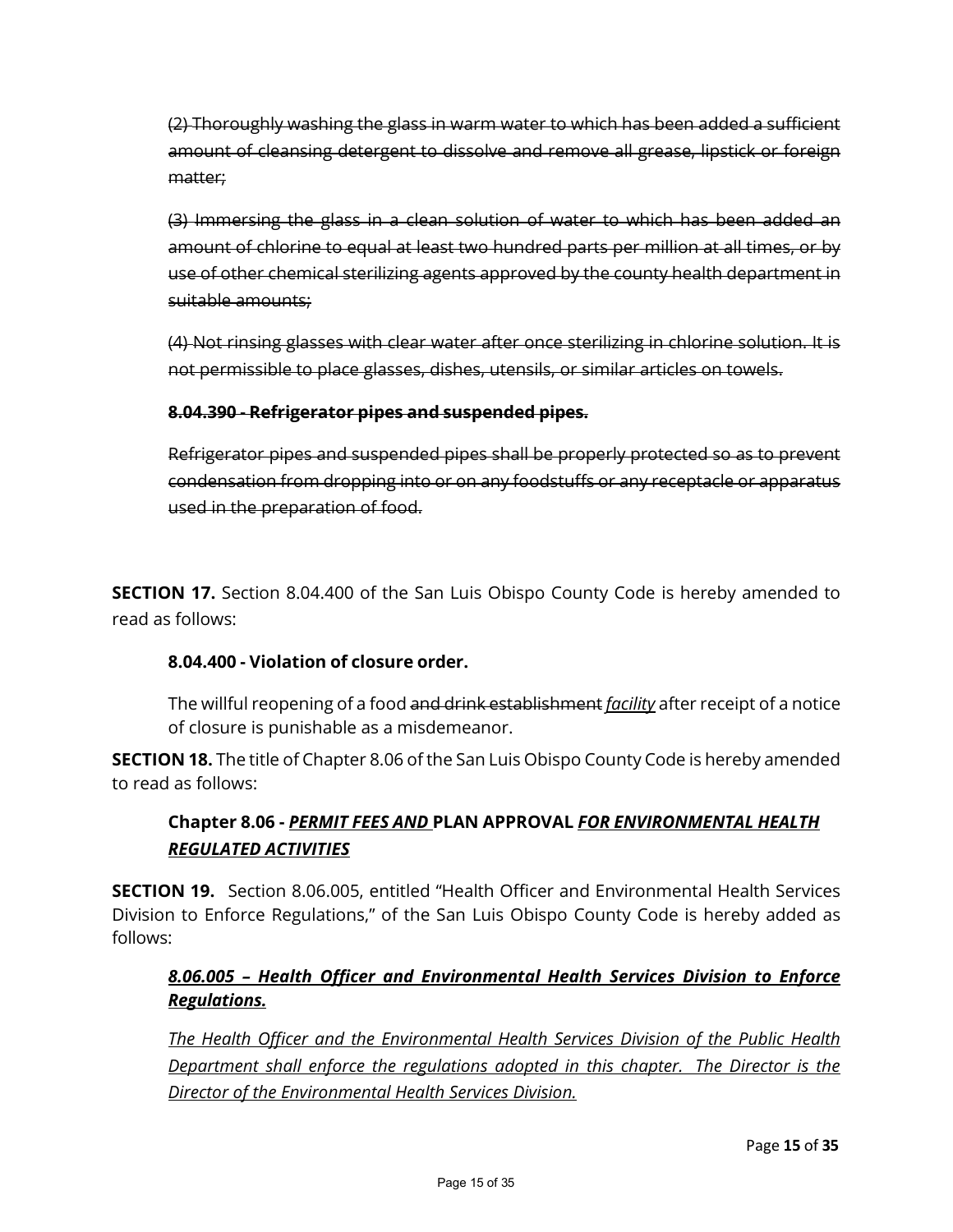**SECTION 20.** Section 8.06.010 of the San Luis Obispo County Code is hereby amended to read as follows:

## **8.06.010 - Construction plans required.**

When a building permit is required to construct, convert, alter or remodel a *retail food facility,* restaurant, bakery, commissary, food establishment open to the outside air, retail dairy, roadside stand, retail food production and marketing establishment, public swimming pool, organized camp, public *small* water supply system, *underground storage tank, or a body art facility,* a noncommunity on-site sewage disposal system serving mobilehome parks or recreational vehicle campgrounds, *three* four sets of plans drawn to scale and accompanied by a complete set of schedules and specifications shall be submitted to the *Health Officer and the Environmental Health Services Division* planning department. The chief building inspector shall furnish one complete set of plans to the health officer for his approval. The plans shall be approved, modified or rejected within ten working days after the receipt by the health department and the applicant shall be notified of such decision. When required a *A* building permit shall not be issued until the *Health Officer or her/his duly authorized representative and the Environmental Health Services Division* health department has*ve* approved the plans *for retail food facilities or public swimming pools.* When a building permit is not required to perform the above listed activities, three complete sets of plans shall be submitted to and approved by the health officer before work is initiated on the project.

**SECTION 21**. Section 8.06.030 of the San Luis Obispo County Code is hereby amended to read as follows:

## **8.06.030 – Penalty fee.**

A fifty percent penalty*, as established by resolution of the board of supervisors,* shall be added to the applicable fee for failure to submit plans prior to initiating work on a project requiring construction plans.

**SECTION 22.** Section 8.06.040 of the San Luis Obispo County Code is hereby amended to read as follows:

## **8.06.040 - Stop work order.**

Whenever any construction work is being performed without the prior approval of the plans by the h*H*ealth o*O*fficer *or her/his duly authorized representative* or contrary to the h*H*ealth o*O*fficer's *or her/his duly authorized representative's* approved plans, the h*H*ealth o*O*fficer *or her/his duly authorized representative* may order the work stopped by notice in writing served on any persons engaged in doing or causing such work to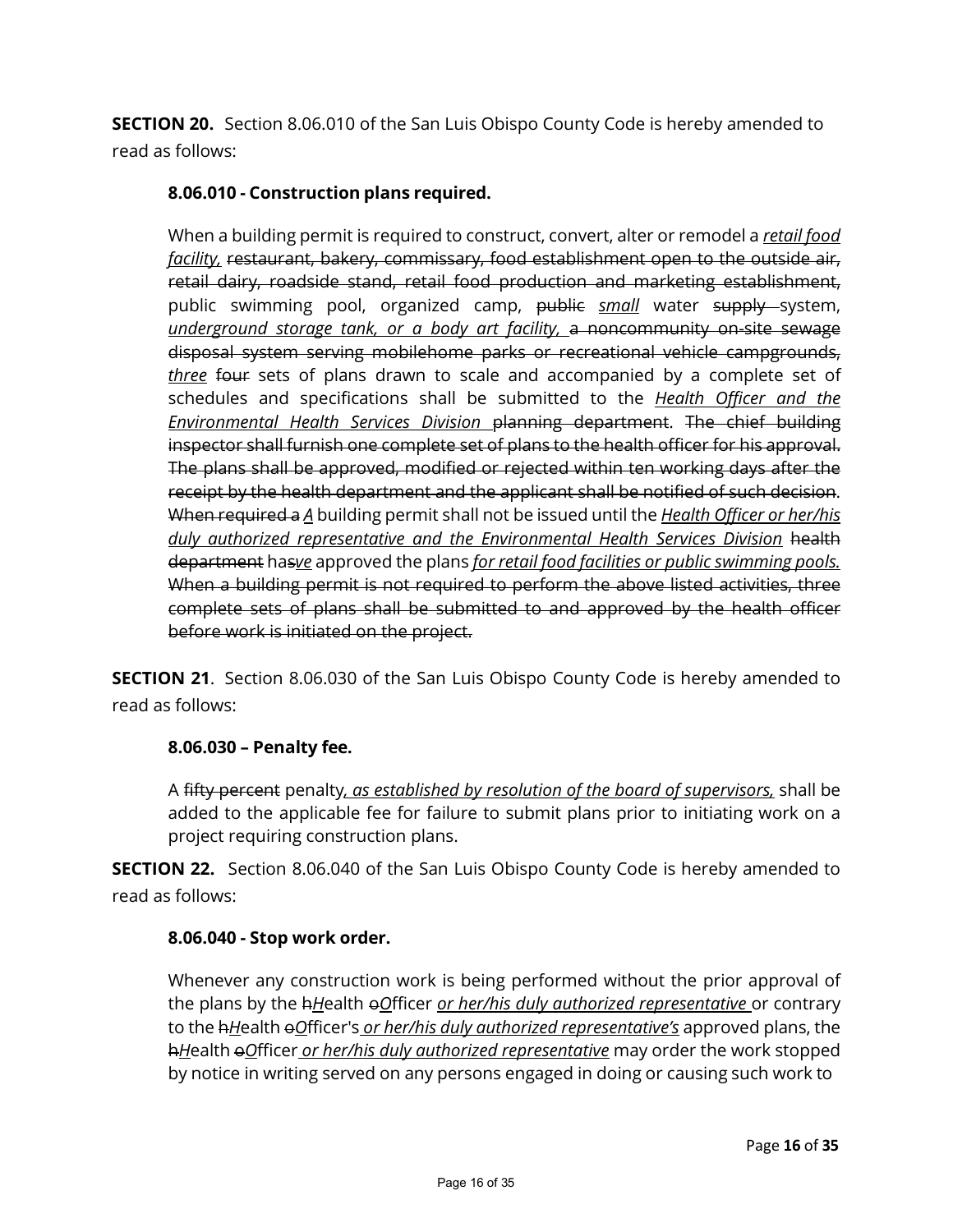be done, and any such persons shall forthwith stop such work until authorized by the h*H*ealth o*O*fficer *or her/his duly authorized representative* to proceed.

**SECTION 23.** Sections 8.06.055 to 8.06.095 are hereby added to the San Luis Obispo County Code as follows:

## *8.06.055 - Permit—Required.*

- *(a) It is unlawful for a food facility, organized camp, public swimming pool, sewage pumping vehicle, solid waste collection vehicle, unified program facility, small water system, body art facility or other environmental health regulated business or facility to operate or otherwise be open for business without a valid permit which has not been suspended or revoked. The Environmental Health Services Division shall investigate and the Health Officer or her/his duly authorized representative shall issue such permit when the place of business conforms to the laws of the State of California, and the provisions contained herein including the payment of all applicable fees.*
- *(b) A separate permit shall be required for each place of business, concession, or vehicle used by permittee.*
- *(c) A permit or license is not transferable from one person or one place to another and shall be deemed voided if removed from the place or location specified in the written application and in the permit.*

# *8.06.060 – Application.*

*Every applicant for a permit, license or registration required by the Environmental Health Services Division shall file a written application on a form prescribed by said Division. The application shall state the name and address of the applicant, the description of the property by street and number wherein or whereon it is proposed to conduct the business or activity for which the permit or license is required, the nature of the permit or license for which application is made, the character of the business or activity proposed to be conducted and any other information as the Environmental Health Services Division may require.*

## *8.06.065 – Annual Permit Fee for Environmental Health Related Activities.*

*Every person applying for a permit, license or registration for a food facility, organized camp, public swimming pool, sewage pumping vehicle, solid waste collection vehicle, unified program facility, small water system, body art facility or other environmental health regulated business or facility for which an annual or one time permit, license or*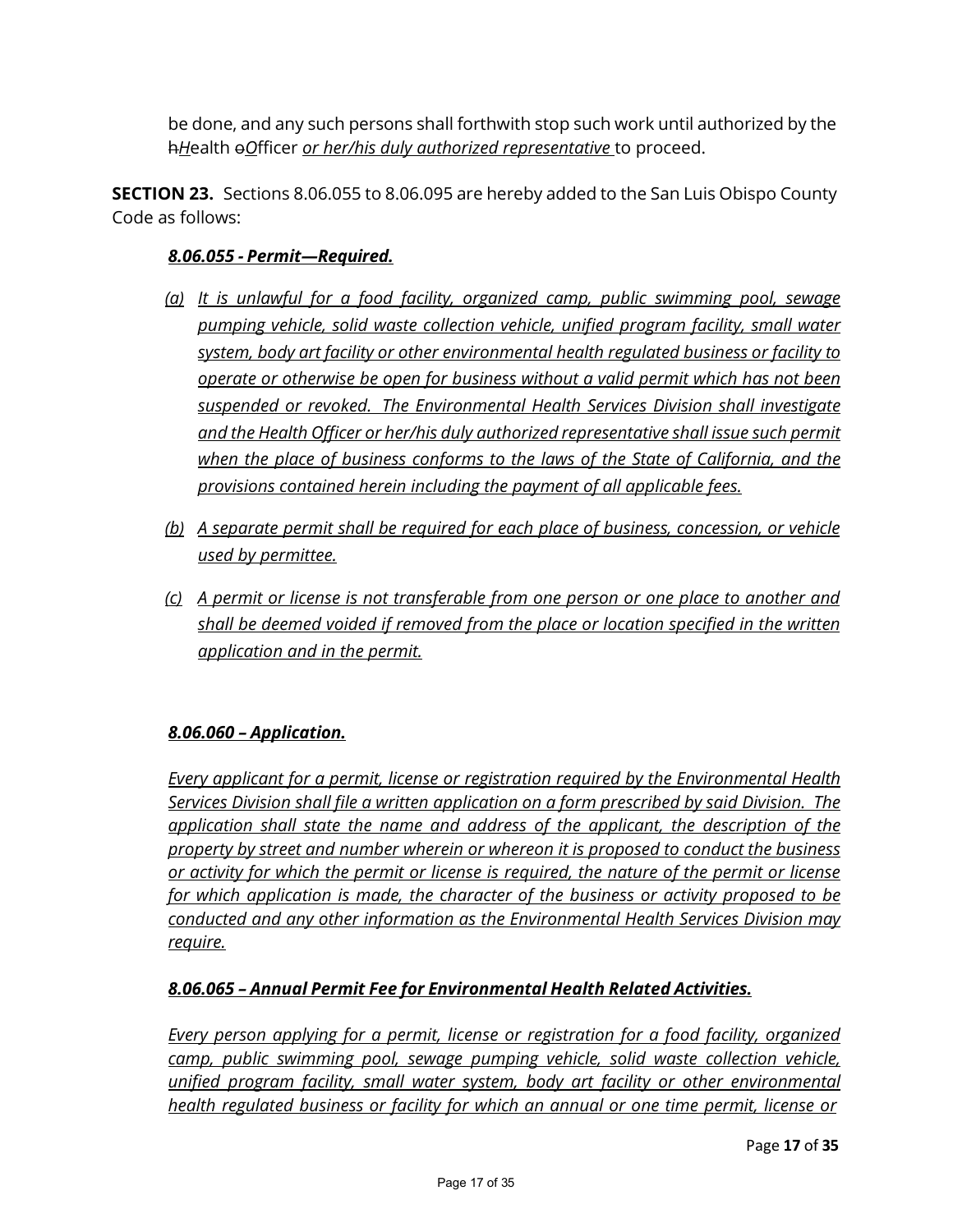*registration is required by state law or regulation or under the provisions of this Code and issued by the Health Officer or her/his duly authorized representative shall at the time of making application for the permit, license or registration pay the permit, license or registration fees, as set forth by resolution of the board of supervisors.*

## *8.06.070 – Renewal of Permit, License, or Registration.*

*(a) A permit, license, or registration issued pursuant to chapter 8.06 shall expire on the last day of each year and shall be renewed annually by payment of the annual permit fee to the Environmental Health Services Division, which fee shall be established by resolution of the board of supervisors, and due and payable each year by the expiration date of the permit.*

## *8.06.075 – Late Payment Fee.*

- *(a) Any fee which is not paid by the annual permit expiration date, or for invoiced fees other than annual permits, thirty (30) days from the invoice date, is delinquent.*
- *(b) In any case where a fee is delinquent, a late payment fee established by resolution of the board of supervisors shall be added to and collected with the required fee.*
- *(c) The imposition of or payment of the late fee imposed by this section shall not prevent the imposition of any other penalty prescribed by this code or any ordinance nor prosecution for violation of this code or any ordinance.*
- *(d) The late payment fee may be waived by the Health Officer or her/his duly authorized representative in case of error made by Environmental Health Services Division staff or in case of circumstances beyond the control of the applicant.*

## *8.06.080 – Fees.*

*The fee for each permit, plan review, license or registration issued, or investigation performed pursuant to the provisions of this chapter is set forth annually by resolution of the board of supervisors.*

## *8.06.085 – Refunds.*

*The Health Officer or her/his duly authorized representative may authorize the refunding of any Environmental Health Services fee for the most recent permit fee cycle, which was erroneously paid or collected when no fee was due.*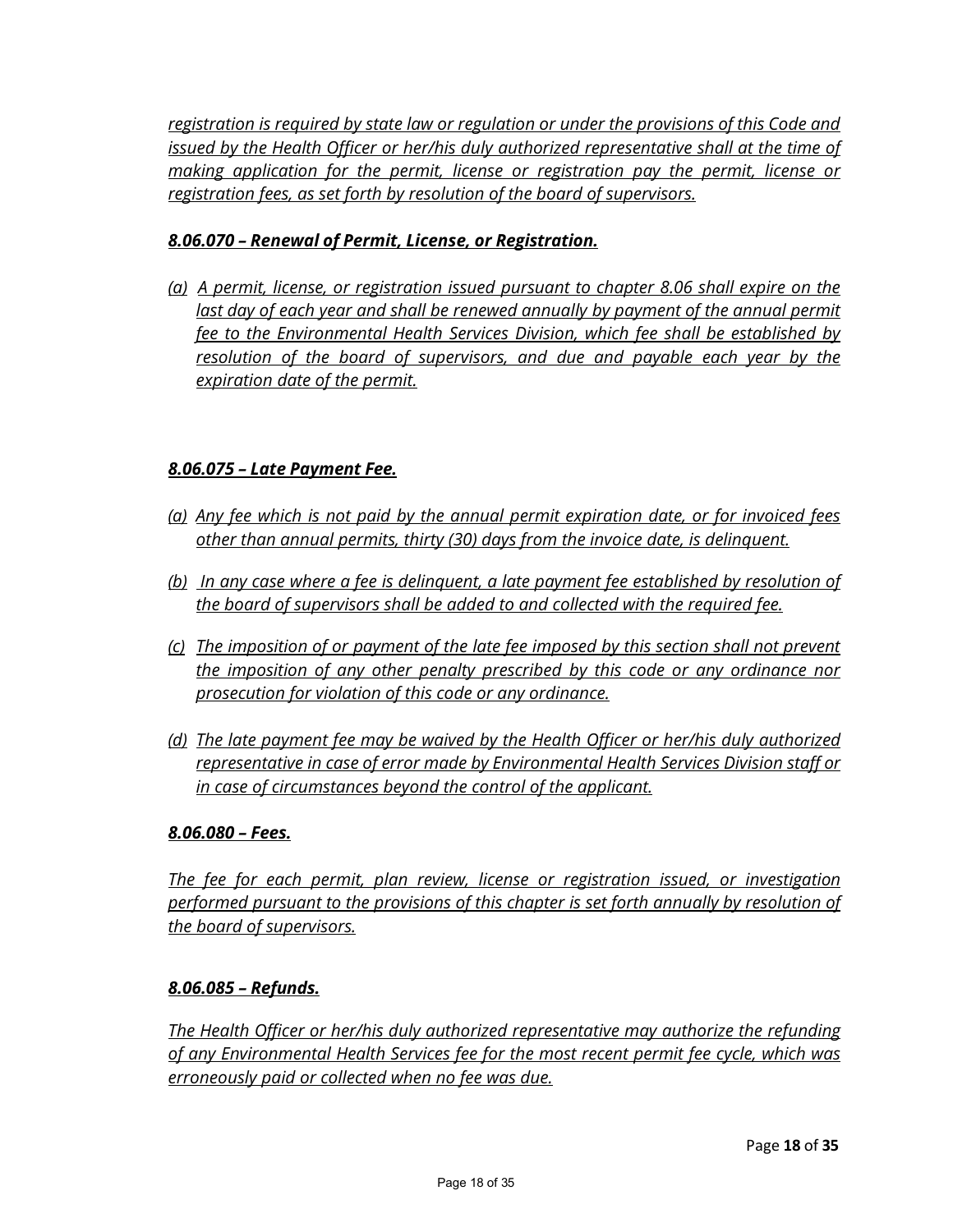## *8.06.090 – Recovery of Emergency Response Expenses and Unlicensed Activities.*

- *(a) Hazardous Incident Response Team expenses and costs and the costs of emergency response services incurred by the Environmental Health Services Division may be recovered by the Health Officer or her/his duly authorized representative.*
- *(b) The County may recover the cost of enforcement activities when they are not otherwise regulated by a permit as a health regulated business. The County may also recover any reasonable costs that it may incur in connection with the collection of such fees. The fee may be assessed when the Health Officer or her/his duly authorized representative has issued an official inspection report requiring correction of a condition found to exist.*
- *(c) The responsible person or entity may appeal the total amount of cost recovery or any portion thereof pursuant to the hearing and appellate process outlined in section 8.06.095.*

## *8.06.095 - Permit—Denial, suspension or revocation.*

- *(a) A hearing may be requested within fifteen (15) days after receiving: (1) notice of denial, suspension or revocation of a permit; (2) notice of temporary closure due to an imminent health hazard or suspension or revocation of a permit; or (3) notice of an invoice for cost recovery pursuant to section 8.06.090. The Director shall schedule a hearing within fifteen (15) days of receiving the request for hearing. The hearing officer shall be an Environmental Health Services Division employee at the supervisor level or higher who was not involved in the underlying decision being appealed.*
- *(b) Within fifteen (15) days of receiving notice of the hearing officer's decision, an appeal hearing may be requested before the Health Officer. The Environmental Health Services Division must schedule this appeal hearing within fifteen (15) days of receiving the appellant's request to appeal. Filing a request to appeal shall stay the decision of the hearing officer, except in cases regarding pool closure.*
- *(c) Upon receiving notice of the Health Officer's decision, the appellant may seek a final appeal hearing by filing written notice of final appeal, including the basis for appeal, with the Director within fifteen (15) days of receiving notice of the Health Officer's decision. The Director shall schedule a final appeal hearing within thirty (30) days of receipt of the notice of final appeal. The Director shall send, by certified mail, notice to the appellant of the date, time and location of the appeal hearing at least seven (7) days before the appeal hearing date. The Director shall select a hearing officer not employed by the San Luis Obispo County Health Agency to preside over the appeal hearing. Filing a notice of final appeal shall continue to stay the decision of the*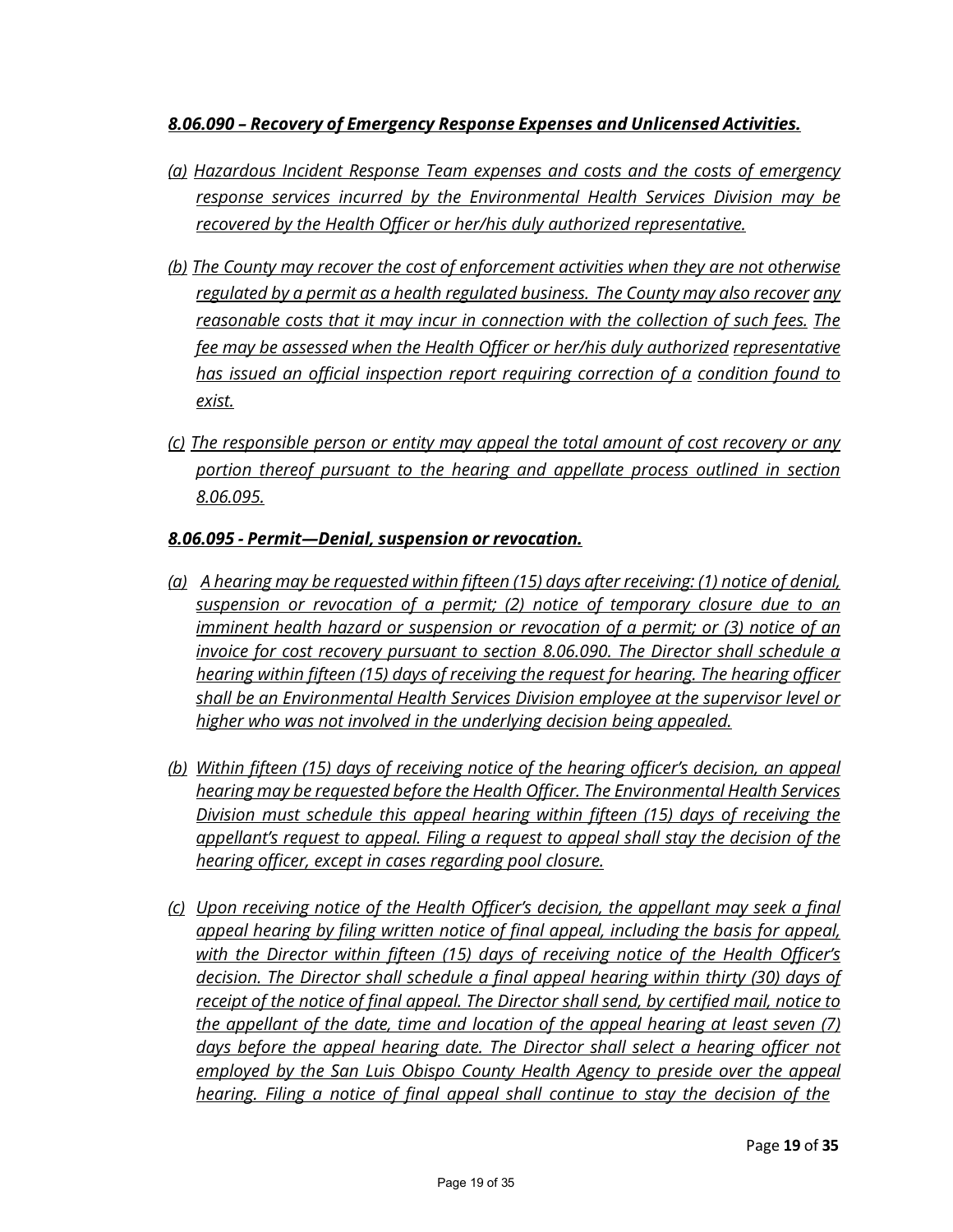*Environmental Health Services Division hearing officer, unless the Health Officer determined that an imminent health hazard required closure of the facility. Cases regarding pool closure shall not be stayed.*

- *(d) At all hearings described by this section 8.06.095, the parties and their authorized representative may present such facts and evidence, and written or oral arguments as is necessary and appropriate. The standard of proof shall be preponderance of the evidence.*
- *(e) For all hearings described by this section 8.06.095, the hearing officer shall issue a written decision within fourteen (14) days of the hearing. The hearing officer's written decision for the final appeal hearing shall advise of the right to appeal the written decision pursuant to California Government Code section 53069.4(b) within twenty (20) days from the date of service of the final written decision and shall advise of the alternative method to seek judicial review pursuant to California Code of Civil Procedure section 1094.5 within ninety (90) days from the issuance of the written decision.*

**SECTION 24.** Chapter 8.08 of the San Luis Obispo County Code is hereby deleted in its entirety.

## **Chapter 8.08 - SEASONAL FARM LABOR CAMPS**

## **8.08.010 - Definition.**

As used in this chapter a "seasonal farm labor camp" means any place where more than one tent or camp car or trailer coach or any other type of shelter is erected or maintained or occupied or intended to be occupied for living and/or sleeping purposes for a period of not to exceed six months of continuous occupancy by persons performing or intending to perform farm labor, or any place where five or more such persons live and/or sleep.

### **8.08.020 - Permit to conduct or operate.**

It is unlawful to construct, reconstruct, maintain, commence the operation of, or operate a seasonal farm labor camp upon any public or private property in the county without first having made application to the health officer of the county, and receiving from him a permit to do so. Such permits shall be valid for a period of not more than six months.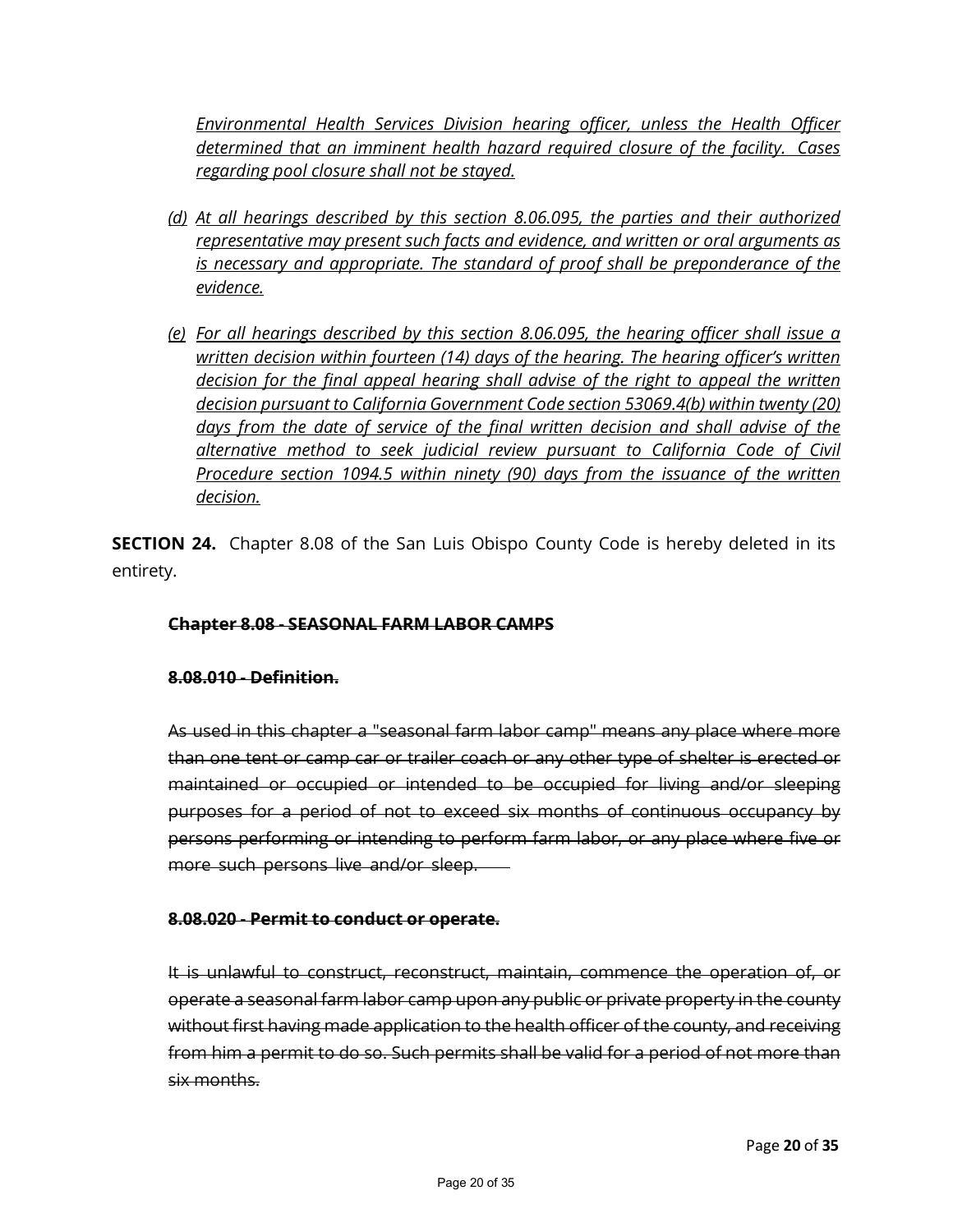### **8.08.030 - State code adoption.**

To secure uniformity of standards and to facilitate the administration of the provisions hereof, Sections 2417 through 2421, inclusive, of Division 2, Part 9, Chapter 1, Article 4 of the Labor Code of the State of California are adopted and made a part of this chapter.

#### **8.08.040 - Enforcement.**

The health officer of the county and his duly appointed representatives shall have authority to enforce the provisions hereof.

**SECTION 25.** The following definitions in San Luis Obispo County Code section 8.12.110 are hereby amended as follows:

"Medical solid waste" means waste which is not biohazardous, such as paper towels, paper products, articles containing nonfluid blood and other medical solid waste products commonly found in the facilities of medical waste generators pursuant to California Health and Safety Code, Chapter 2, Section 25023.8 *117700.* 

"Medical waste" means biohazardous waste, sharps waste, *and/or* waste which is generated or produced, as a result of the diagnosis, treatment or immunization of human beings or animals, in research pertaining thereto or in the production or testing of biologicals pursuant to California Health and Safety Code, Chapter 2, Section 25023.2.*117690.* 

**SECTION 26.** The title to Chapter 8.16 is hereby amended as follows:

## **Chapter 8.16 - SEPTIC TANKS TRUCKS**

**SECTION 27**. Section 8.16.010 of the San Luis Obispo County Code is hereby amended to read as follows:

### **8.16.010 - Disposal of material from cesspool or septic tank.**

No person *or entity* shall engage in the cleaning, pumping, hauling or disposing of material from a septic tank, cesspool, or any other tank or pit used for the collection of human excrement without first having obtained a permit in writing from the county health department *Health Officer or her/his duly authorized representative*. All applications for permits shall be on a form supplied by the county health department *Environmental Health Services Division of the Public Health Department* and shall be *in accordance with chapter 8.06.* accompanied by the following fees: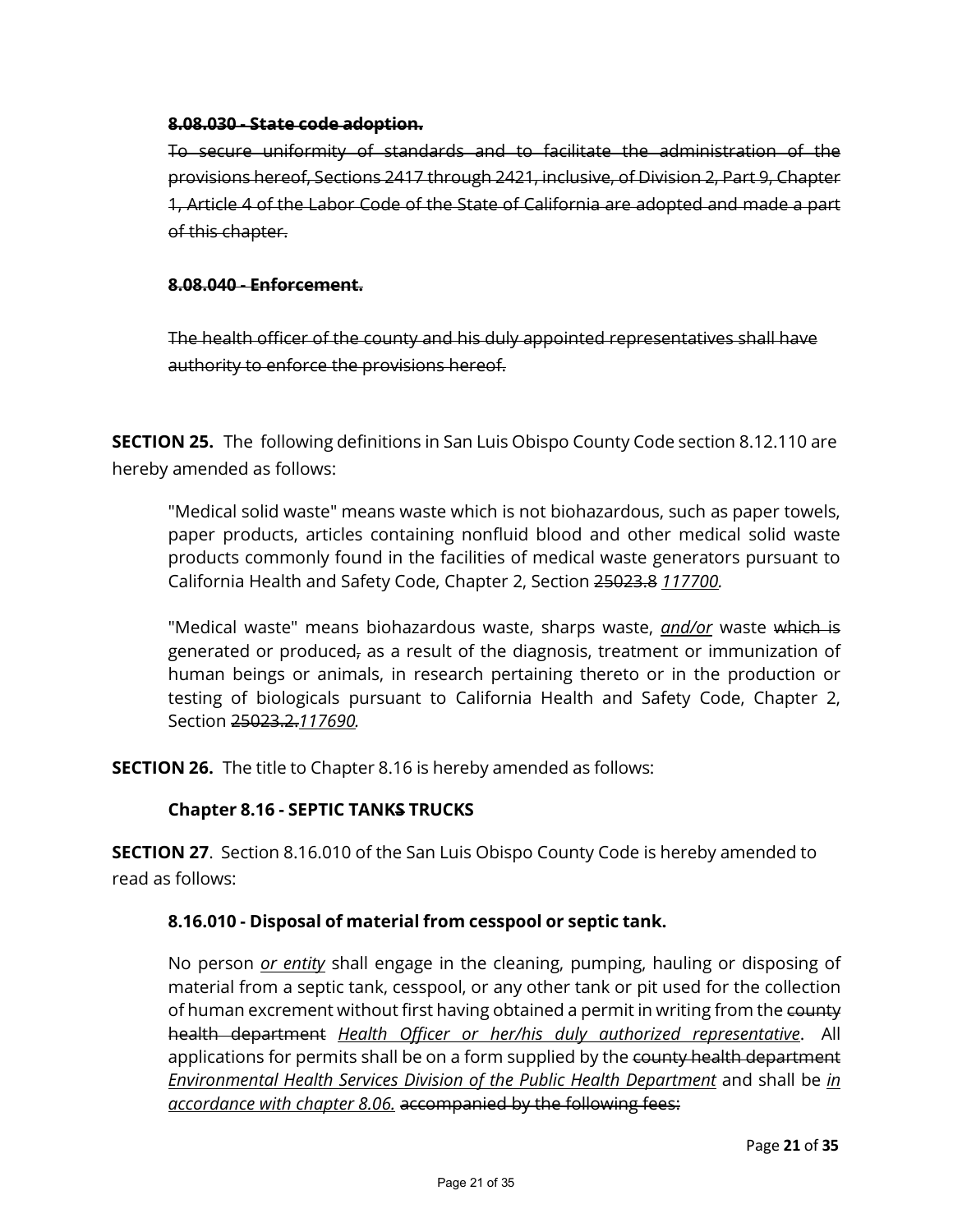| Sewage pumpers           |               |
|--------------------------|---------------|
| one vehicle              | \$25.00       |
| -each vehicle over one   | <u> 10.00</u> |
| Chemical toilet supplier |               |

### (1) Those engaged in the business of activities designated herein:

(2) Those not engaged in the business of but who perform the activities designated herein resulting from the use, operation or occupancy of their private property shall pay one-half the fee or fees designated in subsection (1) of this section.

**SECTION 28.** Section 8.16.020 of the San Luis Obispo County Code is hereby amended to read as follows:

## **8.16.020 - Equipment—Inspection.**

L.

- *(a)* No permit will be issued to any person *or entity*, unless written application has been made and all trucks, tanks, conveyances and equipment used for the aforementioned purposes have been inspected and passed upon by the h*H*ealth  $\frac{\Theta O}{\Theta}$ fficer or *her/*his duly authorized representatives.
- *(b) A valid certificate from the County Sealer of Weights and Measures certifying the capacity of the tank may be required.*
- *(c) The applicant shall have up to date written operating procedures and demonstrate they are knowledgeable of the operation of the equipment and of the proper procedures for cleaning and inspecting a septic tank to the satisfaction of the Health Officer or her/his duly authorized representative. A permit may be denied if the Health Officer or her/his duly authorized representative determines, based on substantial evidence, that the applicant does not have written operating procedures or fails to demonstrate that they are knowledgeable of the operation of the equipment and of the proper procedures for cleaning and inspecting a septic tank.*
- *(d) An annual certification inspection shall take place at a location designated by the Environmental Health Services Division. A certification sticker shall be provided and placed on the driver's side of the tank once the operator has successfully passed inspection. An applicant may receive a replacement certification sticker upon proof that the sticker has been damaged and payment of an applicable fee. It shall be*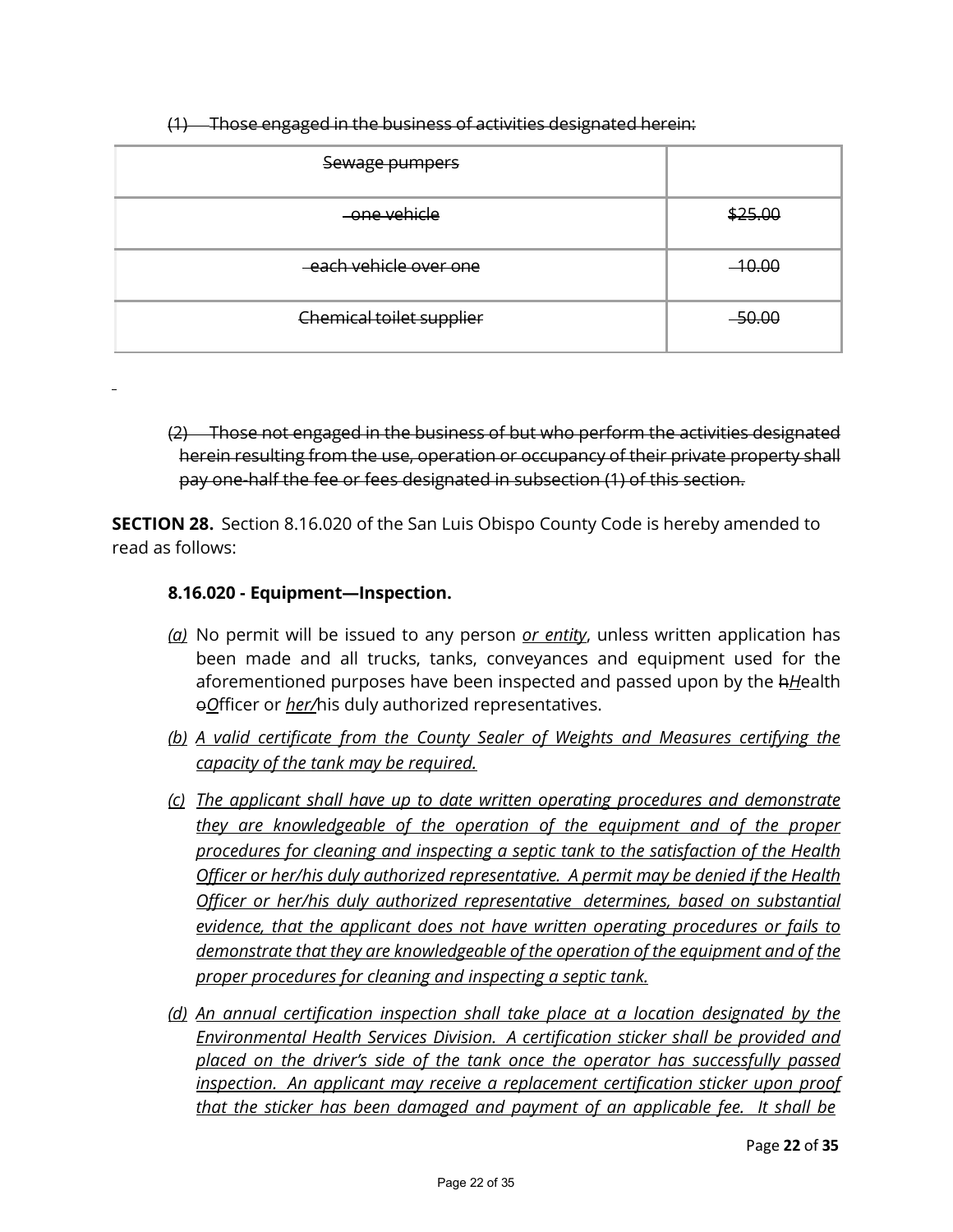*unlawful for anyone to place a certification sticker on any equipment other than the equipment specified in the permit.*

**SECTION 29**. Section 8.16.030 of the San Luis Obispo County Code is hereby amended to read as follows:

## **8.16.030 - Equipment—Requirements.**

- *(a)* All trucks or other conveyances must be *clean, in good repair, and* provided with nonleakable *leakproof* metal tanks *or other approved material.* All tanks are to be equipped with property and nonleakable *watertight* valves and tight fitting covers so as to prevent spillage or drippage while in transit to the disposal site.
- *(b) The tank capacity and the name, address, and phone number of the permittee shall be displayed on both sides of the truck or tank, in letters not less than three (3) inches high. Such lettering shall be permanently affixed by painting, permanent decal, or other approved method.*
- *(c) A vacuum hose shall be provided and maintained in a leakproof condition.*
- *(d) A dedicated water hose for cleaning purposes shall be available. All hose and pipe used in cleaning shall be flushed back into the tank being cleaned and not onto the ground or premises. The hose shall be equipped with backflow prevention assembly when necessary to prevent backflow of contaminated water into the customer's water system.*
- *(e) A minimum of one-gallon bleach or other approved sanitizer, hand cleaning/disinfectant, and a shovel shall be provided on the truck or other conveyance for cleaning and sanitizing purposes.*

**SECTION 30.** Section 8.16.050 of the San Luis Obispo County Code is hereby amended to read as follows:

# **8.16.050 - Disposal of human excrement.**

- *(a) All waste shall be disposed of in an approved waste disposal system.*
- *(b)* No person shall dispose of any of the cleanings containing human excrement from septic tanks, cesspools or pits in or upon any place, area, stream or watercourse where it may become offensive or a menace to public health.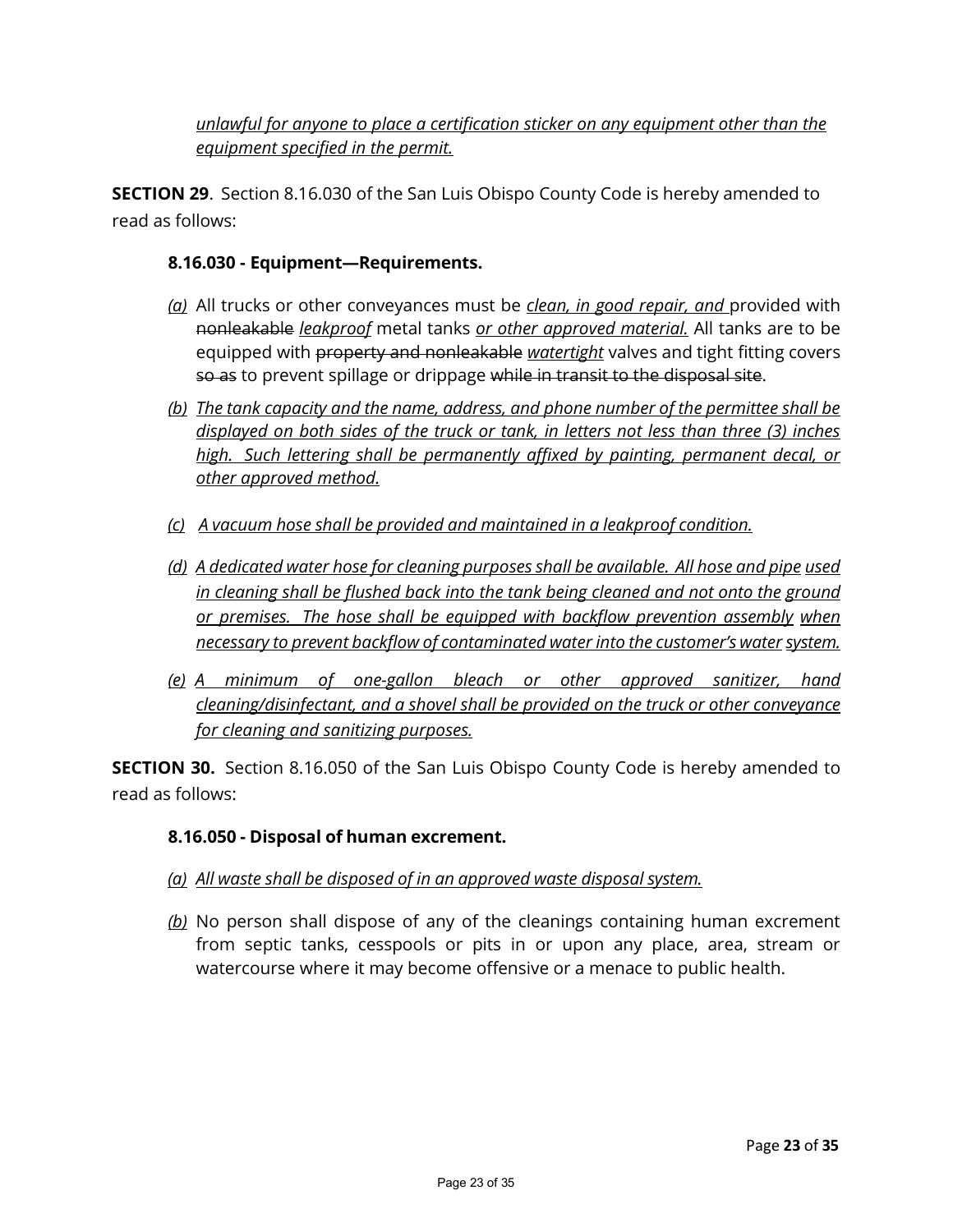**SECTION 31.** Section 8.16.070 of the San Luis Obispo County Code is hereby amended to read as follows:

## **8.16.070 - Permit required for disposal of cleanings.** *Reports to Health Officer.*

- *(a) Whenever a person cleans a septic tank, chemical toilet, cesspool, or sewage seepage pit, that person shall promptly record the event and make the records available for inspection by the Health Officer or her/his duly authorized representative. Upon request, the permitted person or entity responsible for that activity shall file a complete and accurate report for all such events. Said reports shall contain the location of septic tanks, chemical toilets, cesspools, and sewage seepage pits cleaned, the date of each cleaning, location of the disposal site, where sewage effluent or other material has been finally disposed of, and any other information which the Health Officer or her/his duly authorized representative may require.*
- *(b) The report shall be signed by the permitted person or an officer of the permitted entity. The Health Officer or her/his duly authorized representative may require, before or after their initial receipt of a report, that any such report be sworn to before a notary. The permit of any person or entity who fails to submit sworn and/or notarized reports when required to do so may be revoked. Making a false statement or a material omission in a required report is a violation of this Chapter, whether the report was or was not required to be sworn.*

All persons shall be required to obtain a permit from the county health department before making any disposition of any cleanings or sludge from septic tanks, cesspools or pits.

**SECTION 32.** Section 8.30.010 of the San Luis Obispo County Code is hereby amended to read as follows:

## **8.30.010 – Purpose.**

*The provisions of this chapter are enacted pursuant to California Health and Safety Code sections 116800 et seq. and Title 17 of the California Code of Regulations section 7584, which authorize the implementation of a cross connection control program to protect against backflow through service connections into the public water supply. In the County of San Luis Obispo, the Environmental Health Services Division of the Public Health Department is designated to carry out this program. The Environmental Health Services Division shall implement the provisions of this chapter for a Public Water Supplier. Public Water Supplier program participation is governed by a contract entered into*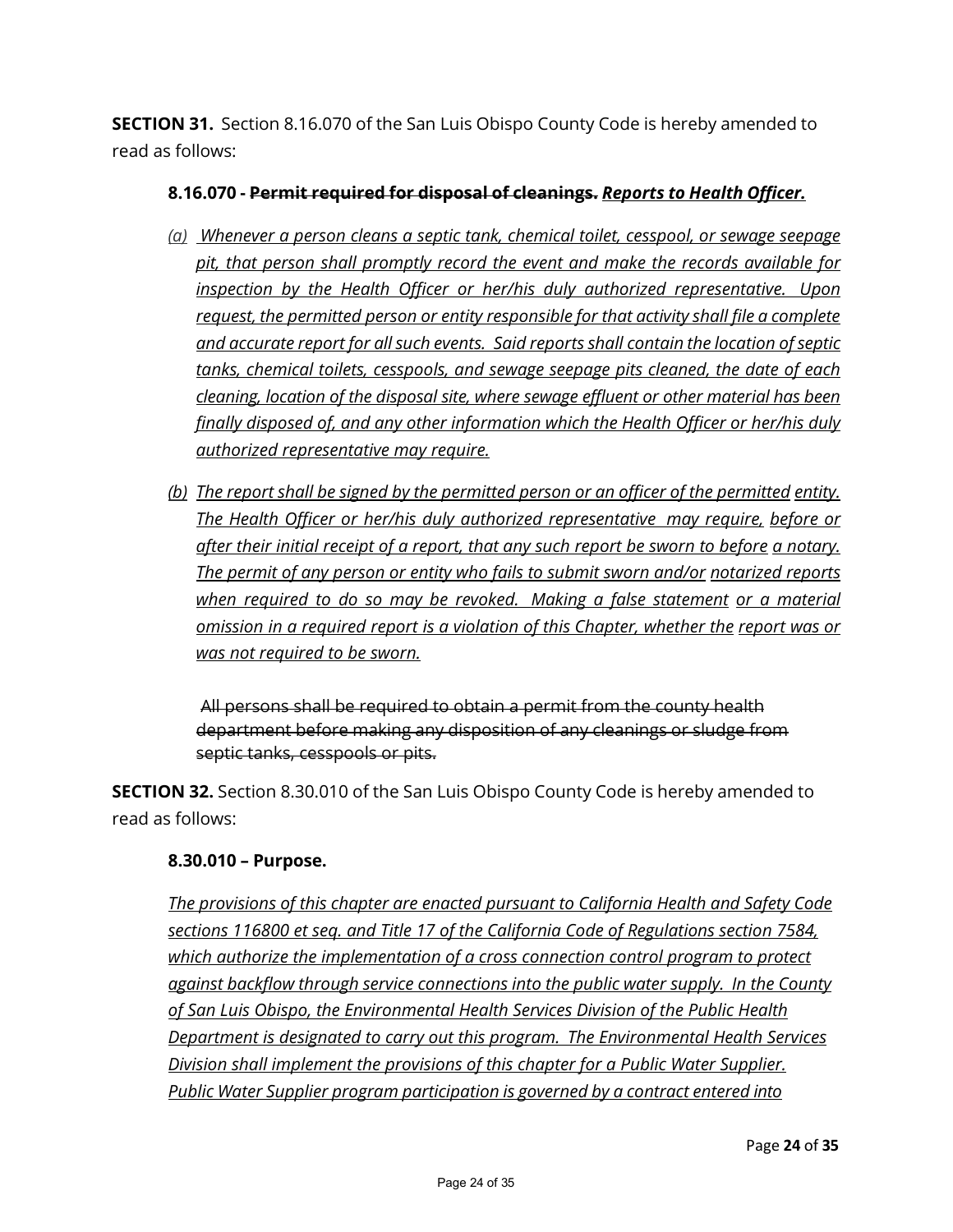*pursuant to California Health and Safety Code section 116805 and Title 17 of the California Code of Regulations section 7584, or where the Environmental Health Services Division has local primacy agency delegation (LPA) for the administration and enforcement for the small water systems as provided for in the LPA delegation.*

The purpose of this chapter is:

(1) To protect the public water supply against actual or potential crossconnections by isolating within the premises contamination or pollution that may occur because of some undiscovered or unauthorized cross-connection on the premises;

(2) To eliminate existing connections between drinking water systems and other sources of water that are not approved as safe and potable for human consumption;

(3) To eliminate cross-connections between drinking water systems and other sources of water or process water used for any purpose whatsoever which jeopardize the safety of the drinking water supply;

(4) To prevent the making of cross-connections in the future;

(5) To encourage the exclusive use of public sources of water supply;

(6) To protect the drinking water supply within the premises where plumbing defects or cross-connections may endanger the drinking water supply available on the premises.

It is the intent of this chapter to recognize that there are varying degrees of hazard and to apply the principle that the degree of protection should be commensurate with the degree of hazard.

**SECTION 33.** The following definitions in Section 8.30.020 of the San Luis Obispo County Code are hereby amended and added to read as follows:

"Approved check valve" means a check valve meeting the specifications and approval of a recognized, approved testing agency for backflow prevention devices *assemblies*;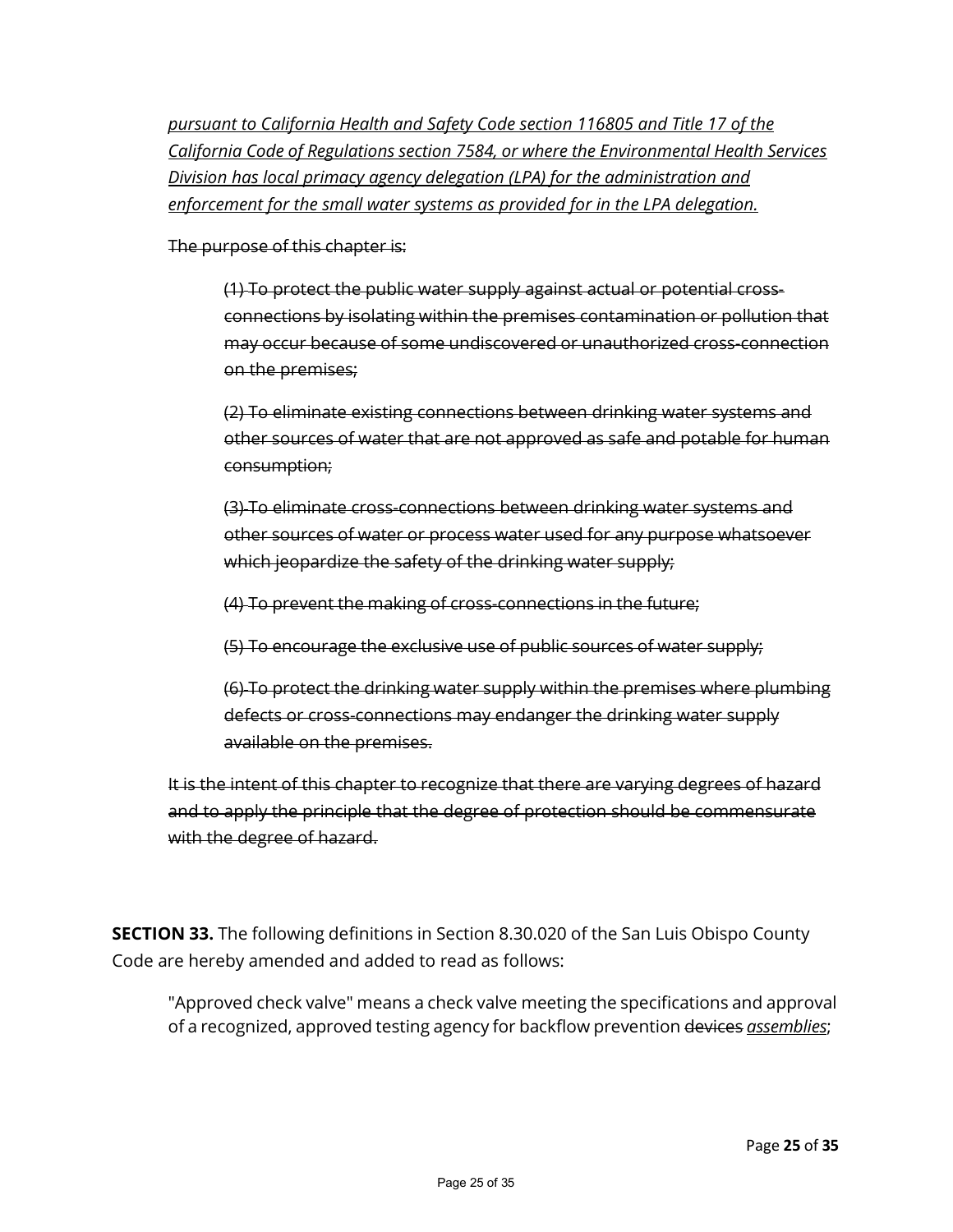"Approved double check valve assembly" means an assembly of at least two independently acting approved check valves including tightly closing shut-off valves on each side of the check valve assembly and suitable leak detector drains plus connections available for testing the water tightness of each valve. The entire assembly shall be made in the factory of the manufacturer and shall meet the specifications and approval of a recognized, approved testing agency for backflow prevention *assemblies* devices. To be approved, these *assemblies* devices must be readily accessible for maintenance testing;

"Approved reduced pressure principle backflow prevention *assembly* device" means a device approved by a recognized and approved testing agency for backflow prevention *assemblies* devices. The entire assembly shall be made in the factory of the manufacturer and shall incorporate two or more check valves and an automatically operating differential relief valve located between the two checks, two shut-off valves, and equipped with necessary appurtenances for testing. The *assembly* device shall operate to maintain the pressure in the zone between the two check valves less than the pressure on the public supply side of the *assembly* device. At cessation of normal flow, the pressure between check valves shall be less than the supplied pressure. In case of leakage of either check valve, the differential relief valve shall operate to maintain this reduced pressure by discharging to the atmosphere. When the inlet pressure is two pounds per square inch or less, the relief valve shall open to the atmosphere, thereby providing an air-gap in the *assembly* device. To be approved, these *assemblies* devices must be readily accessible for maintenance and testing and installed in a location where no part of the valve will be submerged;

"Department" means the health department *Environmental Health Services Division of the Public Health Department* of the County of San Luis Obispo;

"Plumbing hazard" means a plumbing type cross-connection in a consumer's potable water system that has not been properly protected by a vacuum breaker, air-gap separation or other *assembly or* device. The term "plumbing hazard" includes but is not limited to cross-connections to toilets, sinks, lavatories, wash trays, domestic washing machines and lawn sprinkling systems;

*"Recognized, approved testing agency for backflow prevention assemblies" means the University of Southern California Foundation for Cross Connection and Hydraulic*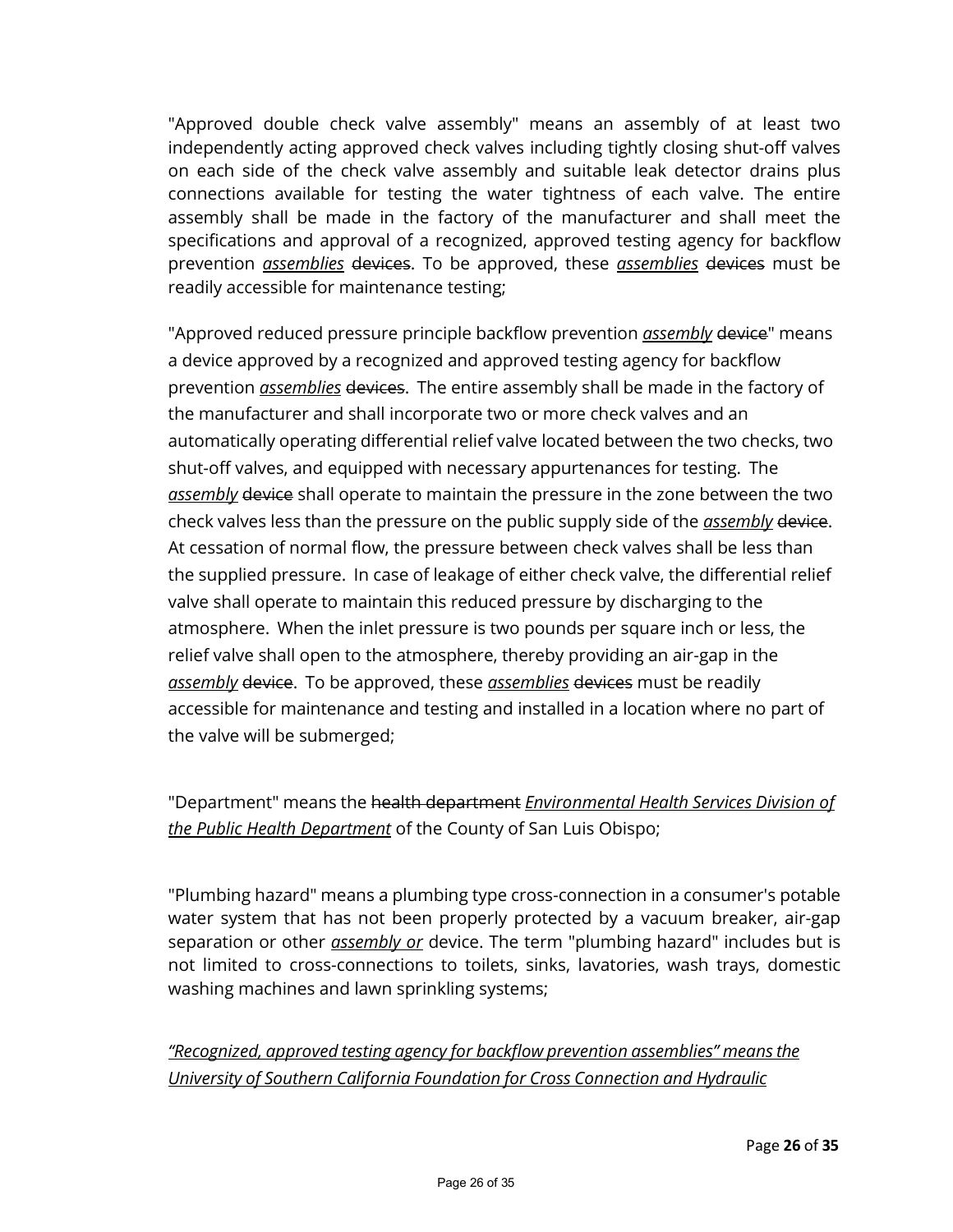*Research or an equivalent, recognized testing agency which applies similar standards of laboratory and field testing to evaluate the function of backflow prevention assemblies.*

*"Standard" means an official rule, unit of measurement, way of operating or best practice which is promulgated by a recognized authority or organization, including, but not limited to, Federal and State governments and agencies and industry organizations such as the University of Southern California Foundation for Cross-Connection Control and Hydraulic Research, American Society of Sanitary Engineers (known as ASSE International), the American Water Works Association and the International Association of Plumbing and Mechanical Officials*

"Water supervisor" means the consumer, or a person on the premises appointed by the consumer who is charged by the consumer with the responsibility to the consumer of maintaining the consumer's water system free from cross-connections and other sanitary defects, as required by regulations and laws. A certified backflow prevention *assembly* device test*e*or may not act as a water supervisor unless he is a full-time employee of the consumer, and has the day-to-day responsibility for the installation and use of pipelines and equipment on the premises and for the avoidance of cross-connections;

**SECTION 34.** Section 8.30.030, subsection (c), of the San Luis Obispo County Code is hereby amended to read as follows:

(c) Backflow prevention *assemblies* devices shall be installed on the service connection to any premises that have cross-connections. It shall be the responsibility of the consumer to provide, test, and maintain protective *assemblies* devices as required.

**SECTION 35.** Section 8.30.040 of the San Luis Obispo County Code is hereby amended to read as follows:

# **8.30.040 - Type of protection.**

The protective *assembly* device required shall depend on the degree of hazard. In determining the degree of hazard and the type of backflow prevention to be required, the following criteria shall be used:

(1) An air-gap separation shall be used where there is a health hazard. The air-gap shall be located as close as practicable to the meter and all piping between the meter and the receiving tank shall be entirely visible. If these conditions cannot reasonably be met, the public water supply shall be protected with an approved reduced pressure principle backflow prevention *assembly,* device, providing the alternative is acceptable to the department;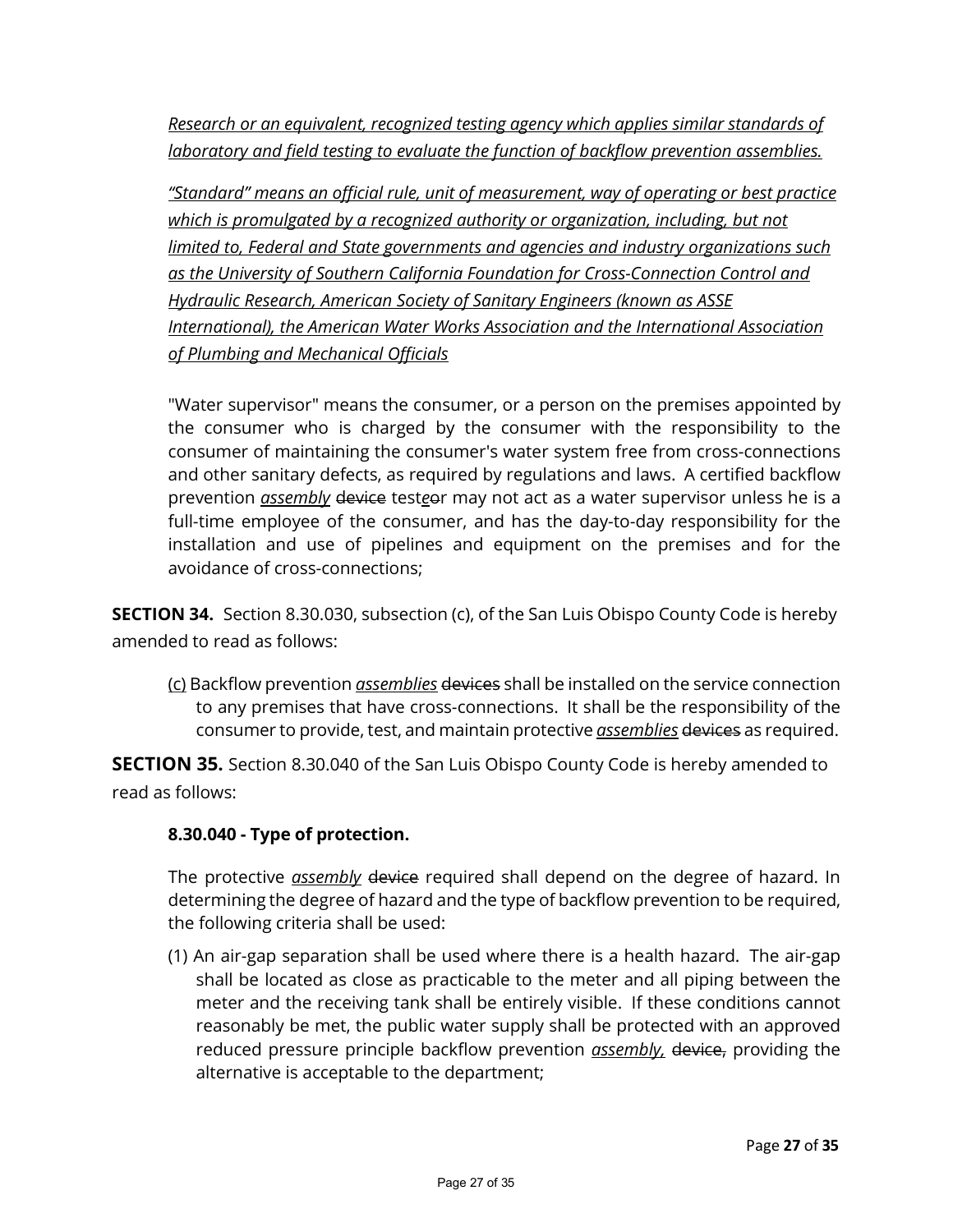- (2) An air-gap separation or a reduced pressure principle backflow prevention *assembly* device shall be used where there is a system hazard or a plumbing hazard or any combination of the above. If an air-gap separation is used, the airgap shall be located as close as practicable to the meter and all piping between the meter and receiving tank shall be entirely visible. Where there is no meter the protective *assembly* device shall be located on the service connection pipeline at a point on the consumer's property nearest the public water supply pipeline;
- (3) In all other cases of cross-connection, there shall be required a double check valve assembly;
- (4) Notwithstanding any other provisions of this section, at the service connection to any sewage treatment plant, sewage pumping station or storm water pumping station, the public water supply shall be protected by an air-gap separation. The air-gap shall be located as close as practicable to the meter and all piping between the meter and receiving tank shall be entirely visible. If these conditions cannot be reasonably met, the public water supply shall be protected with an approved reduced pressure principle backflow prevention *assembly* device, providing this alternative is acceptable to the department. Final decision in this matter shall rest with the State Department of Public Health;
- (5) Notwithstanding any other provisions of this section, on any premises where the *Environmental Health Services Division* county health department determines that a special hazard exists, the public water supply shall be protected by such approved backflow prevention *assembly* devices as designated by the *Environmental Health Services Division* department.

**SECTION 36.** Section 8.30.050 of the San Luis Obispo County Code is hereby amended to read as follows:

## **8.30.050 - Frequency of inspection of protective** *assemblies* **devices.**

It shall be the duty of the consumer on any premises on which backflow protective *assemblies* devices are installed to have competent inspections made *upon installation, and* at least once a year *thereafter*, or more often in those instances where successive inspections indicate defective operation. These *assemblies* devices shall be repaired, overhauled, or replaced at the expense of the water user whenever they are found to be defective. Records of such tests, repairs, and overhaul shall be kept and submitted to the department.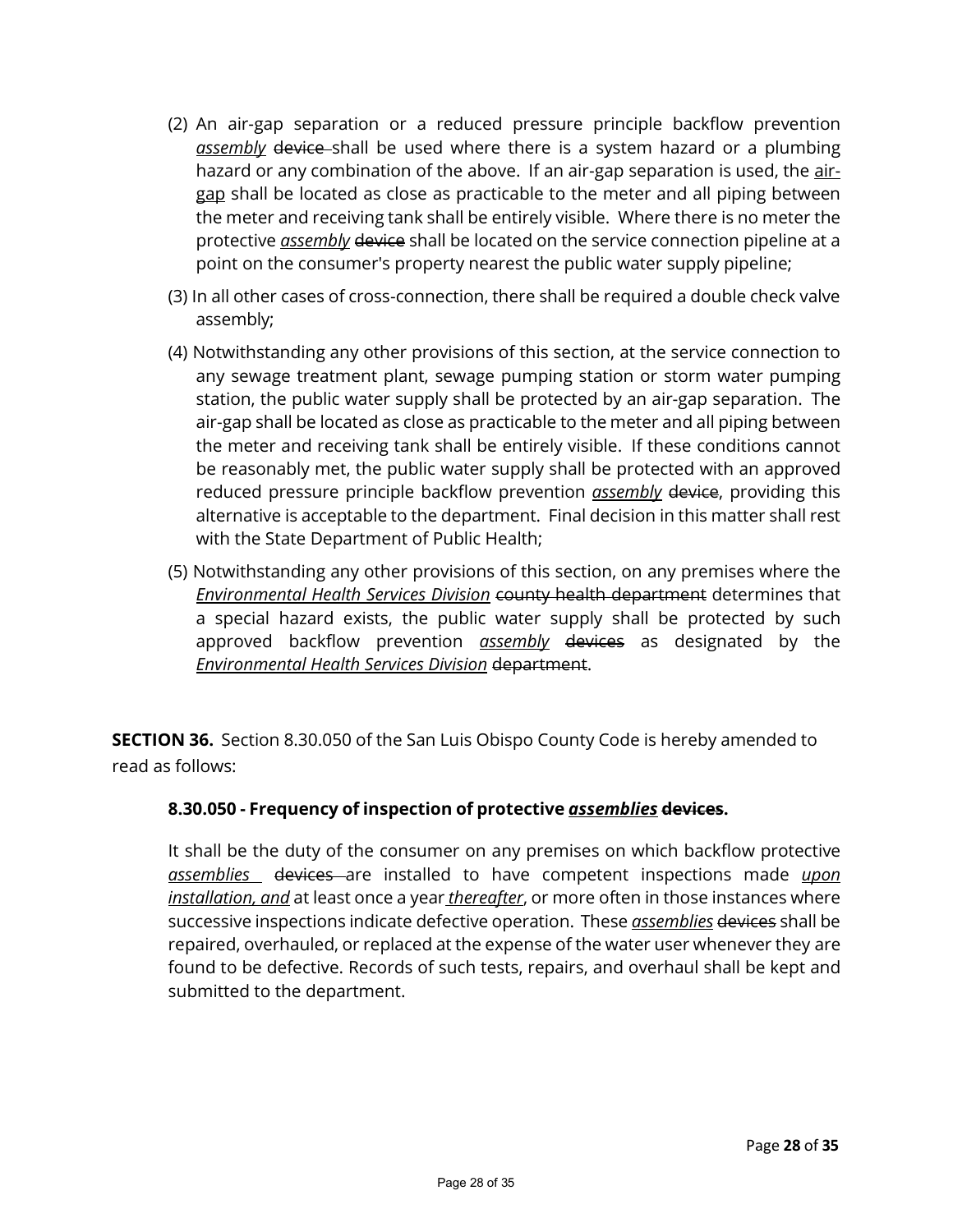**SECTION 37.** Section 8.30.060 of the San Luis Obispo County Code is hereby amended to read as follows:

# **8.30.060 - Qualification and certification of person to inspect and maintain backflow prevention** *assemblies* **devices.**

- (a) No person shall be qualified to inspect and maintain backflow prevention *assemblies* devices unless his*/her* qualifications have been established to the satisfaction of the department as hereinafter required. To determine the qualifications of any person to inspect and maintain backflow prevention *assemblies,* devices, the department shall have the authority to conduct examinations as necessary. Upon successful completion of such examination and such training as the department shall prescribe, the person so examined shall receive from the department a "Certificate of Competence." Any limitations or conditions imposed by the department on the examinee in the inspection and maintenance of backflow prevention devices shall be stated upon the face of the certificate issued to the examinee. *require documentation of a current American Water Works or American Backflow Prevention Association certificate or other approved certifying agency certificate be submitted. Such certification shall be submitted to the department along with a current report of calibration of their test gauge equipment.* The department shall make available to consumers, a list of persons qualified to inspect and maintain backflow prevention *assemblies* devices. Every person, after receiving a "Certificate of Competence" from the department, shall be issued such identification as the department shall deem appropriate; *Qualified testers shall be issued a County of San Luis Obispo tester identification (I.D.) card* and such identification shall be kept in the immediate possession of every *qualified tester* person holding a certificate of competence while said *qualified tester* person is inspecting or maintaining any backflow prevention *assembly* device in the County of San Luis Obispo.
- (b) Every person desiring to qualify to inspect or maintain backflow prevention *assemblies* devices shall make application to the department. *Upon approval of the application, a County of San Luis Obispo issued tester I.D card will be mailed to the new applicant.* At the time of making application, every person shall pay a fee of ten dollars, which fee shall not be refundable. Said fee shall cover the expense of the department in processing the applications, certificates of competence, and any documents of identification required by the department.
- (c) Every person holding a *County of San Luis Obispo tester I.D. card* certificate of competence issued by the department under the provisions of this section shall be required to renew *the I.D. card* certificate every three years. The requirements for reexamination may be waived at the discretion of the *Director* department.
- (d) Every person receiving a *County of San Luis Obispo tester I.D. card* certificate of competence under the provisions of this section shall be responsible for the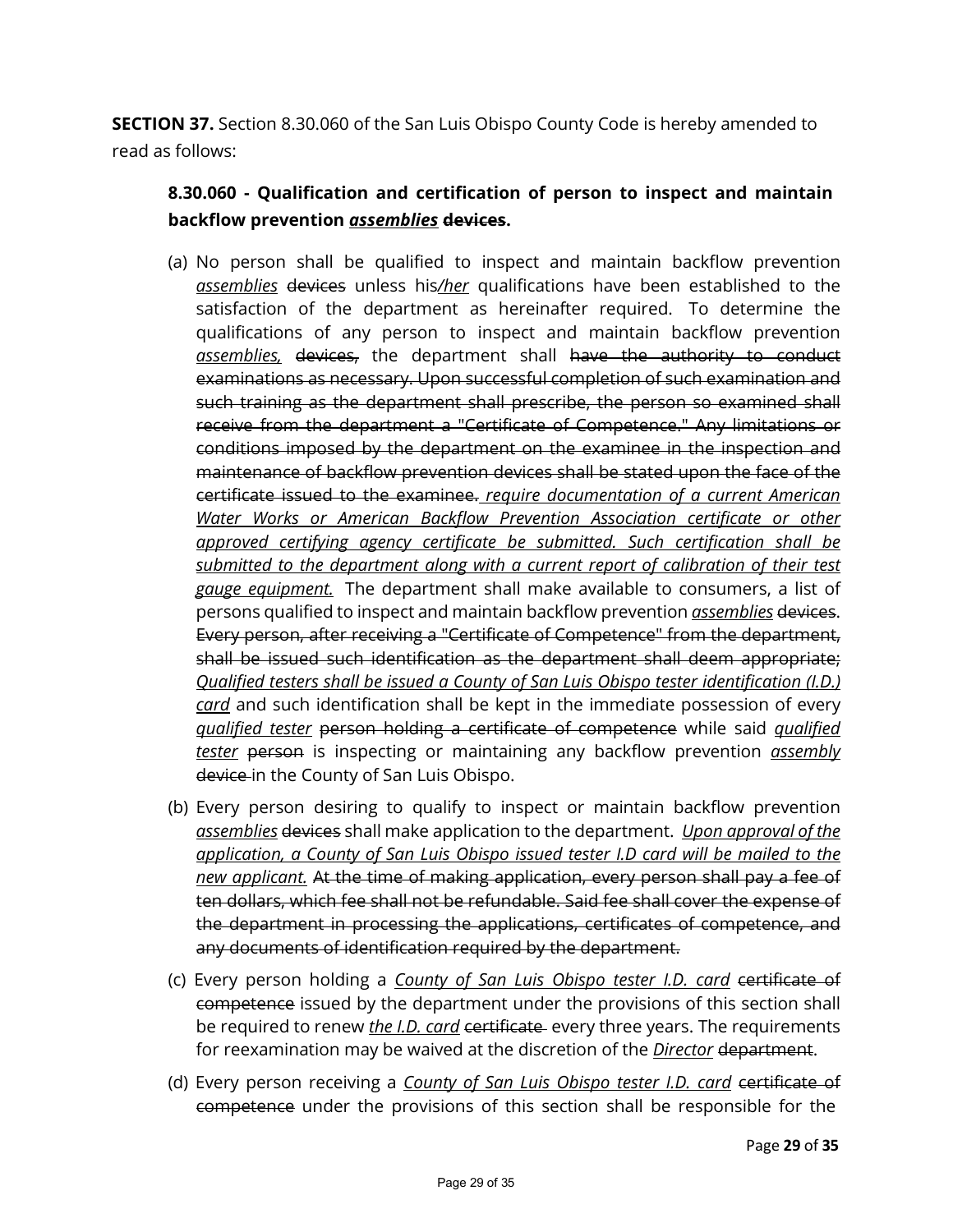competency and accuracy of all inspections and maintenance performed by him on any backflow prevention *assembly* device.

(e) *Every person issued a County of San Luis Obispo tester I.D. card must annually submit a current report of calibration of their test gauge equipment.*

Any person issued a certificate of competence who violates or fails to comply with any of the provisions of this chapter or willingly falsifies inspection or maintenance reports submitted to the department shall, in addition to the penalties prescribed in Chapter 1.04 of the San Luis Obispo County Code, have the certificate immediately revoked, and shall not be considered for recertification for a period of two years.

- *(f) Every person issued a County of San Luis Obispo tester I.D. card shall abide by and be subject to the most recent San Luis Obispo County Cross-Connection Program Policy and Procedures. Any person issued a County of San Luis Obispo tester I.D. card who fails to abide by the terms and provisions of the San Luis Obispo County Cross-Connection Program Policy and Procedures may be subject to administrative discipline, according to the enforcement procedures specified in the Cross-Connection Program Policy and Procedures.*
- *(g) Any person issued a County of San Luis Obispo tester I.D. card who violates or fails to comply with any of the provisions of this chapter or willingly falsifies inspection or maintenance reports submitted to the department shall, in addition to the penalties prescribed in Chapter 1.04 of the San Luis Obispo County Code, have the tester I.D. card immediately revoked, and shall not be considered for recertification for a period of two years.*

**SECTION 38.** Section 8.30.070 of the San Luis Obispo County Code is hereby amended to read as follows:

# **8.30.070 - Booster pump—Regulation of.**

When it becomes necessary, because of low pressure or special operating conditions, to install a booster pump on the service of any premises, such pump shall be equipped with a low pressure cutoff switch designed to shut off the pump when the pressure on the inlet side is twenty-five P.S.I.G. or lower. It shall be the duty of the consumer to maintain the cut-off *assembly* device in proper working order, and to certify to the department at least once a year that the *assembly* device is operable.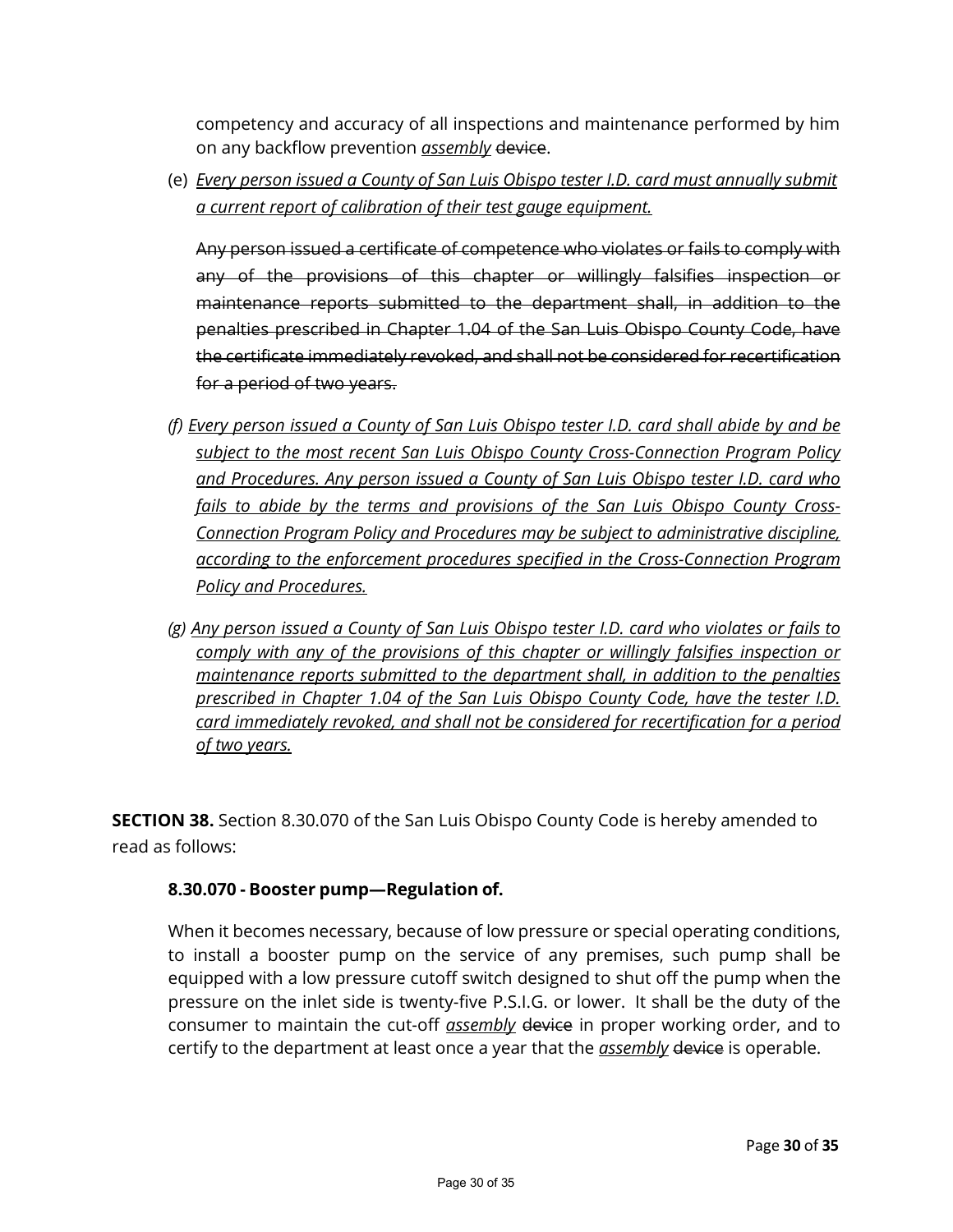**SECTION 39.** Section 8.30.080, subsections (b) and (c), of the San Luis Obispo County Code are hereby amended to read as follows:

- (b) Water systems for fighting fire, derived from a supply that cannot be approved as safe or potable for human use shall, wherever practicable, be kept wholly separate from drinking water pipelines and equipment. In cases where the domestic water system is used for both drinking and fire fighting purposes, approved backflow prevention *assemblies* devices shall be installed to protect such individual drinking water lines as are not used for fire fighting purposes. The users of such drinking water systems shall be further protected as prescribed by the state and county health departments.
- (c) Potable water pipe lines connected to equipment for industrial processes or operations shall be disconnected therefrom if practicable. Where disconnection is not practicable, an approved backflow prevention *assembly* device, the type or kind depending on the degree of hazard, shall be located in the feedline to the process piping or equipment, beyond the last point from which drinking water may be taken. In the event the particular processed liquid is especially corrosive or apt to prevent reliable action of the backflow prevention *assembly* device, an air-gap separation shall be provided. These *assemblies* devices shall be repaired, overhauled or replaced whenever they are found to be defective. Records of tests, repairs, and replacement shall be kept and submitted to the department.

**SECTION 40.** Section 8.30.100 of the San Luis Obispo County Code is amended to read as follows:

# **8.30.100 - Penalties for noncompliance.**

The water purveyor shall have the authority to immediately discontinue service to any premises where cross-connection or other hazards to the water system are found to exist, and shall not again render service to said premises until such conditions are eliminated in accordance with this chapter. Any consumer who willfully violates any of the provisions of this chapter or alters, or bypasses or renders inoperative any backflow prevention *assembly* device installed under the provisions of this chapter shall, in addition to immediate discontinuance of water service, be subject to penalties prescribed in Chapter 1.04 of the San Luis Obispo County Code. Service shall not again be rendered until such violation or noncompliance has been corrected.

**SECTION 41.** Section 8.54.010 of the San Luis Obispo County Code is hereby amended to read as follows:

## **8.54.010 - Citation authority.**

The *D*director of *the E*environmental *H*health *Services Division of the Public Health Department of the County of San Luis Obispo* and *her/*his authorized deputies shall have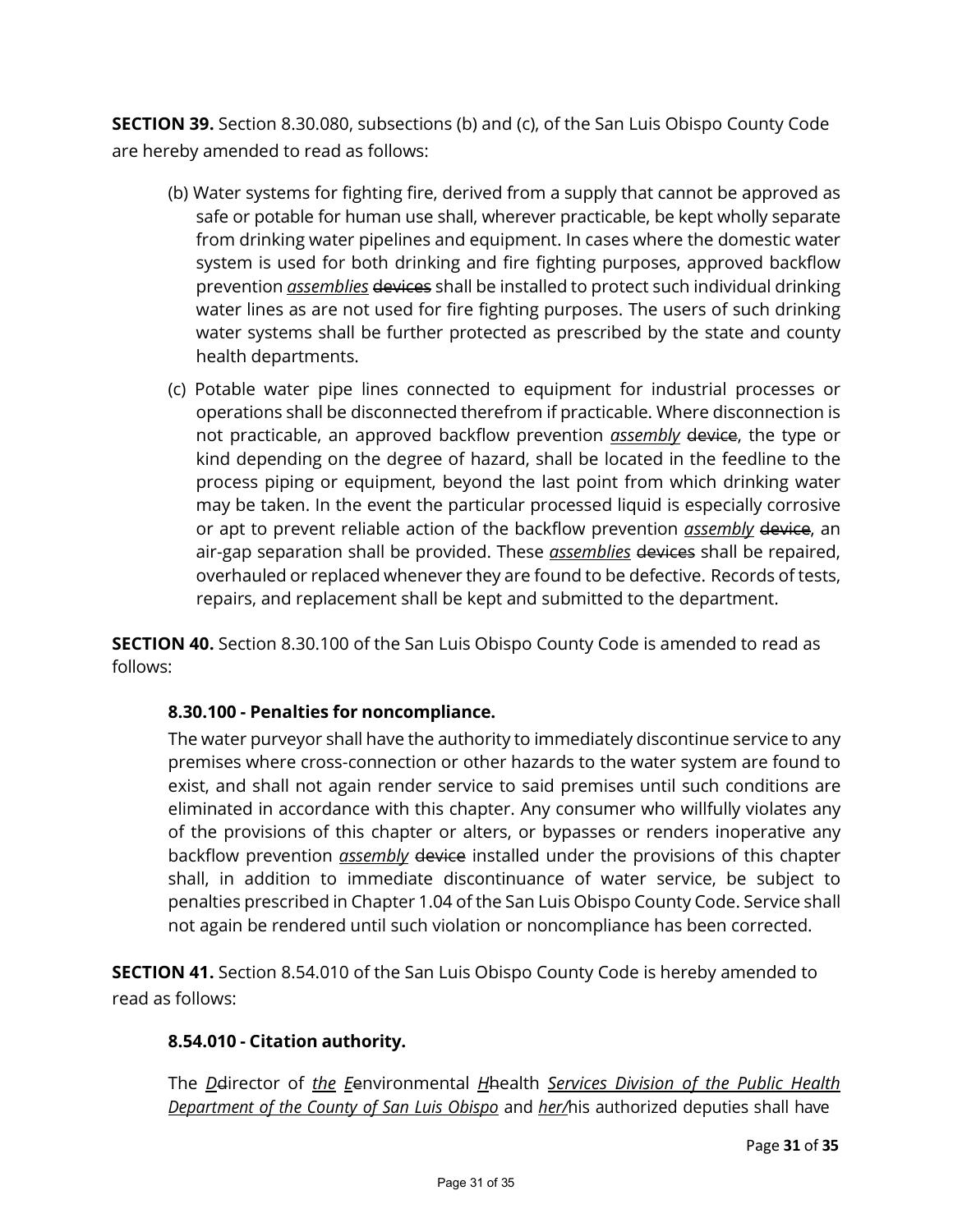the authority to issue citations for violations of this code *Title 8 of the San Luis Obispo County Code* and state law pursuant to the procedures set forth in Chapter 1.08.

**SECTION 42.** Section 8.60.010 of the San Luis Obispo County Code is hereby amended to read as follows:

# **8.60.010 -** *Health Officer and Environmental Health Services Division to enforce state laws and regulations relating to public swimming pools.* **Swimming pool permits.**

It is unlawful for any person, firm or corporation to operate, or open to the public, a public or semipublic swimming pool as defined in Title 17 of the California Administrative Code, Sections 7774 and 7775, unless possessing a valid health permit issued by the county health department.

*The Health Officer and the Environmental Health Services Division of the Public Health Department shall enforce state laws and regulations relating to public swimming pools, including the building standards published in the state building standards codes; standards for pool sanitation and safety in Article 5 of Part 10 of Division 104 of the California Health and Safety Code (commencing with section 115920); and related state regulations (see Title 22, California Code of Regulations, sections 65501 to 65551, and Title 24, California Building Code, chapter 31B, sections 3101B to 3162B.).*

**SECTION 43.** Section 8.60.020 of the San Luis Obispo County Code is amended to read as follows:

## **8.60.020 - Permit issuance** *and plan review.*

All of the general procedures governing plan review and the issuance, renewal, transferability, suspension and revocation of health permits set forth in Chapter 8.04 of this code are incorporated by reference.

- *(a) It shall be unlawful for any person to operate a public swimming pool without a valid permit issued by the Health Officer or her/his duly authorized representative. A permit is not valid unless required fees, including any related late payment fees, have been paid.*
- *(b) Any person who violates subsection (a) of this section shall be guilty of a misdemeanor, punishable by a fine not to exceed \$1,000 or imprisonment not to exceed six months, or both. Each day that a person violates subsection (a) is a separate violation.*
- *(c) The County may also enforce any violation of subsection (a) by an action for injunctive relief.*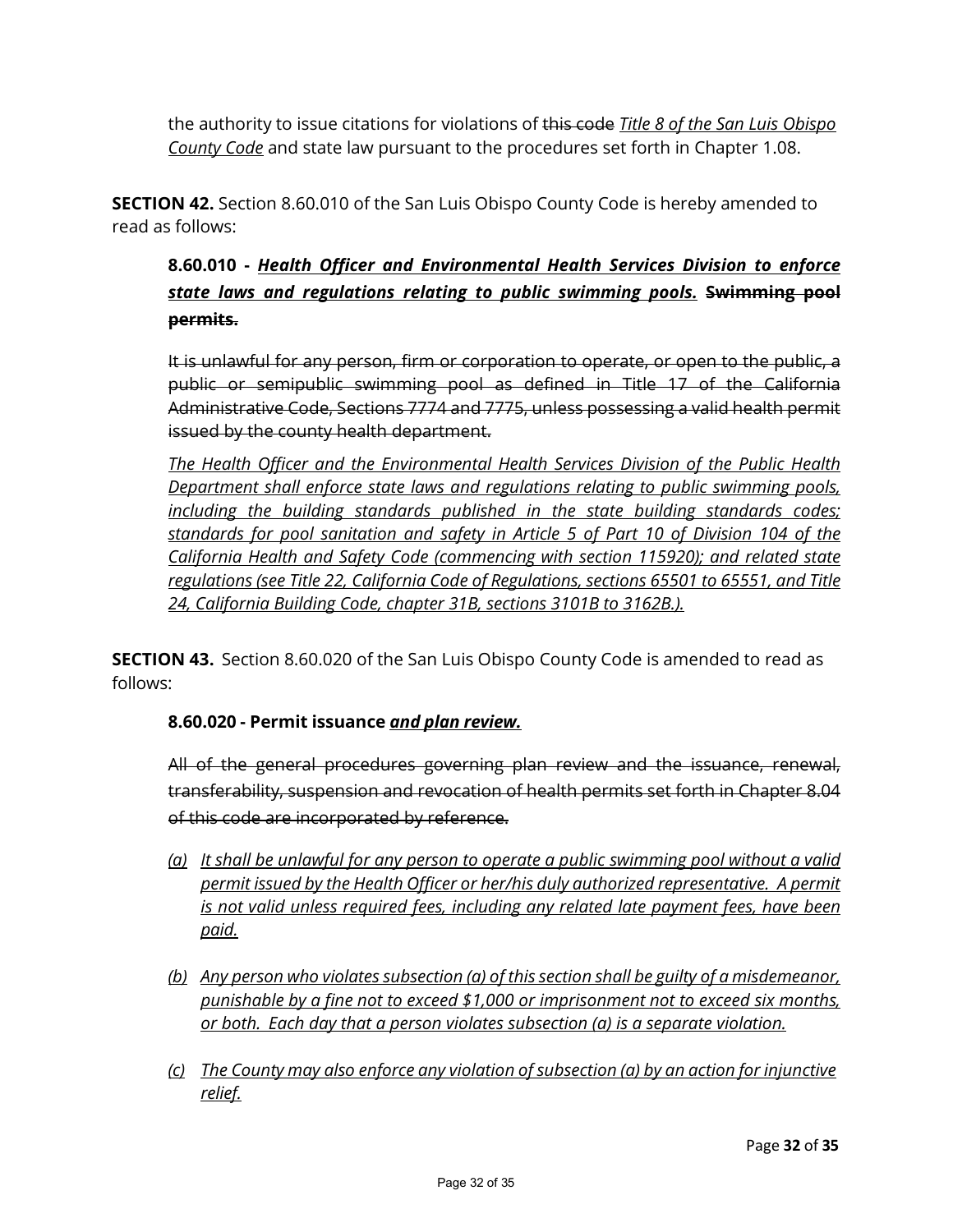*(d) All of the general procedures governing plan review and the issuance, renewal, transferability, suspension and revocation of health permits set forth in Chapter 8.06 of this code are incorporated by reference.*

**SECTION 44.** Section 8.60.030, entitled "Notice of closure," is hereby added to the San Luis Obispo County Code as follows:

## *8.60.030 - Notice of closure.*

- *(a) If the Health Officer or her/his duly authorized representative determines that a public swimming pool is operating without a valid permit, the Health Officer or her/his duly authorized representative may order the public swimming pool to close immediately. In addition to taking any legal action authorized by law to compel a facility owner or operator to cease operating without a permit, the Health Officer or her/his duly authorized representative may post a notice of closure at or on a public swimming pool location that is operating without a permit, advising the public that the pool does not have a permit to operate.*
- *(b) The Health Officer or her/his duly authorized representative may also post a notice of closure on a public swimming pool:*
	- *(1) When the Health Officer or her/his duly authorized representative orders the pool to close due to an imminent health hazard that is not immediately corrected.*
	- *(2) When the Health Officer or her/his duly authorized representative suspends or revokes the facility's permit.*
- *(c) No person other than the Health Officer or her/his duly authorized representative shall remove a notice posted by the Health Officer or her/his duly authorized representative pursuant to this section.*
- *(d) An orderissued pursuant to subsection (b) may be appealed according to the provisions set forth in Chapter 8.06. An appeal shall not stay the closure of the pool.*

**SECTION 45.** Section 8.62.005, entitled "Health Officer and Environmental Health Services Division to enforce state laws and regulations relating to organized camps," is hereby added to the San Luis Obispo County Code as follows:

# *8.62.005 - Health Officer and Environmental Health Services Division to enforce state laws and regulations relating to organized camps.*

*The Health Officer and the Environmental Health Services Division of the Public Health Department shall enforce state laws and regulations relating to organized camps.*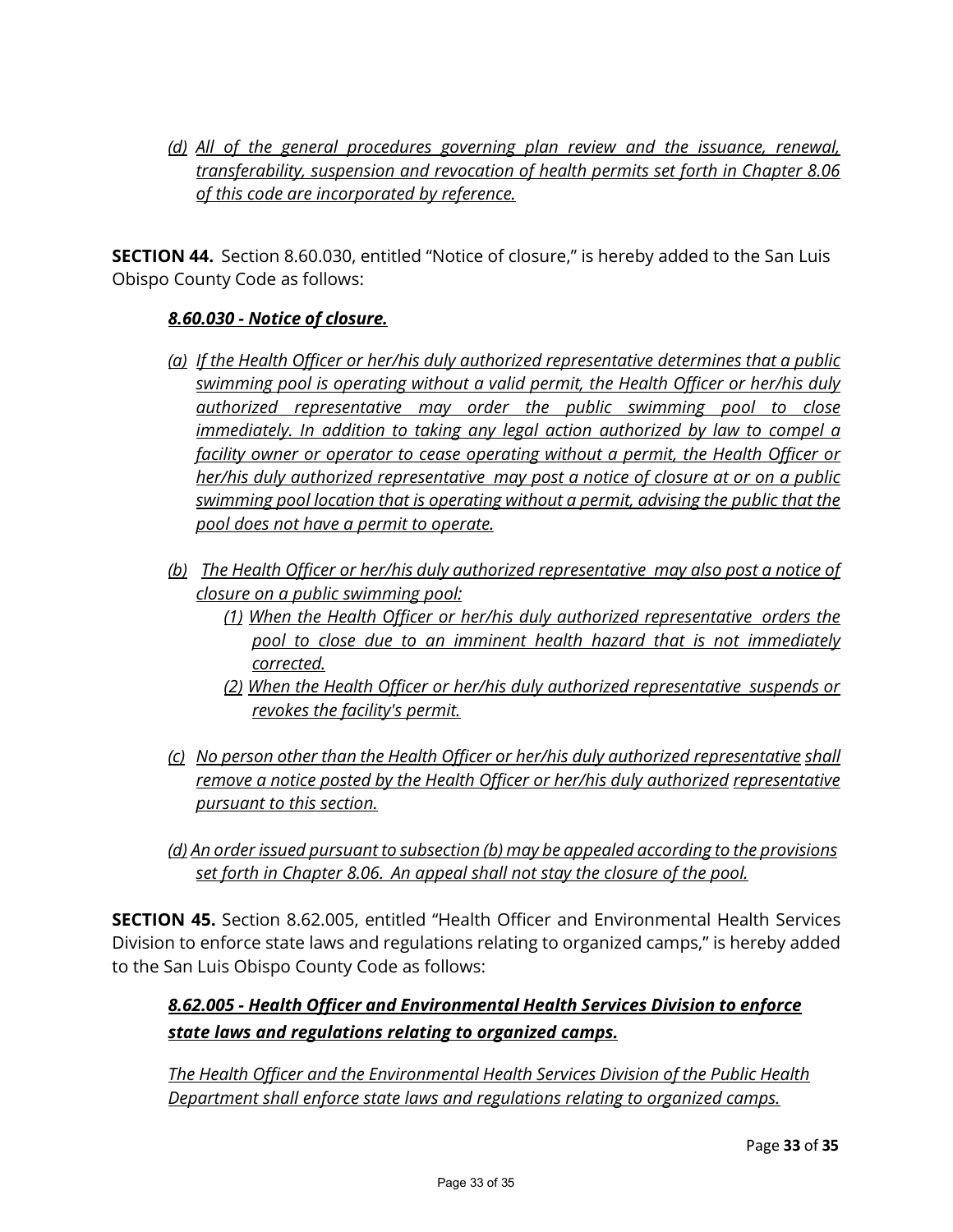**SECTION 46.** Section 8.62.010 of the San Luis Obispo County Code is amended to read as follows:

## **8.62.010 - Organized camp permits.**

It is unlawful for any person, firm or corporation *or entity* to operate an organized camp as defined in Health and Safety Code Section 13897 *18897* unless possessing a valid health permit issued by the county health department *Health Officer or her/his duly authorized representative.*

**SECTION 47.** Section 8.62.020 of the San Luis Obispo County Code is amended to read as follows:

## **8.62.020 - Permit issuance.**

All of the general procedures governing the issuance, renewal, transferability, suspension and revocation of health permits set forth in Chapter 8.04 *8.06* of this code are incorporated by reference.

**SECTION 48.** The Board of Supervisors has considered the amendments to Title 8 that are proposed with respect to the matter described above. The Board of Supervisors, as a result of its consideration and the evidence presented at the hearing on said matter and pursuant to CEQA Guidelines 14 CCR §§15060(c)(3) & 15378, finds the ordinance amendments are not a "project" and thus not subject to Section 21000 et seq. of the California Public Resources Code ("CEQA"); Even if the ordinance amendments are a "project", the Board of Supervisors, as a result of its consideration and the evidence presented at the hearing on said matter, determines that this activity is exempt from review pursuant to CEQA Guidelines 14 CCR §15061(b)(3) which provides that an activity is not subject to CEQA review where it can be seen with certainty that there is no possibility that it may have a "significant effect on the environment." The Board of Supervisors finds that it can be seen with certainty that there is no possibility that the adoption of the amendments to Title 8 as stated above may have a significant effect on the environment because there is no substantial evidence that the adoption of this ordinance will have a significant effect on the environment. The Board of Supervisors hereby approves this adoption of the above amendments to Title 8 in accordance with the California Environmental Quality Act (CEQA) and the County's regulations implementing said Act.

**SECTION 49.** If any section, subsection, clause, phrase or portion of these ordinance amendments is for any reason held to be invalid or unconstitutional by the decision of a court of competent jurisdiction, such decision shall not affect the validity or constitutionality